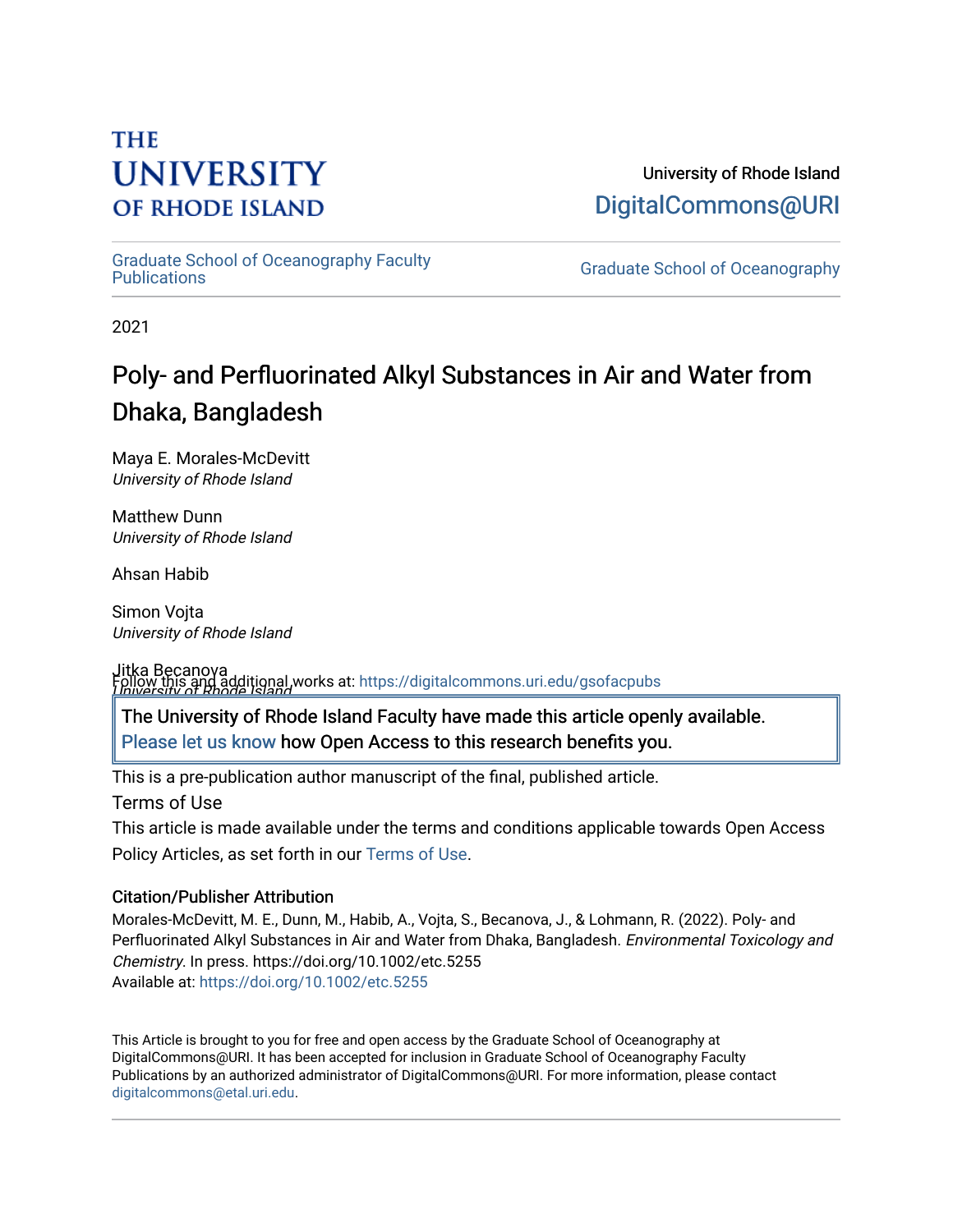#### Authors

Maya E. Morales-McDevitt, Matthew Dunn, Ahsan Habib, Simon Vojta, Jitka Becanova, and Rainer Lohmann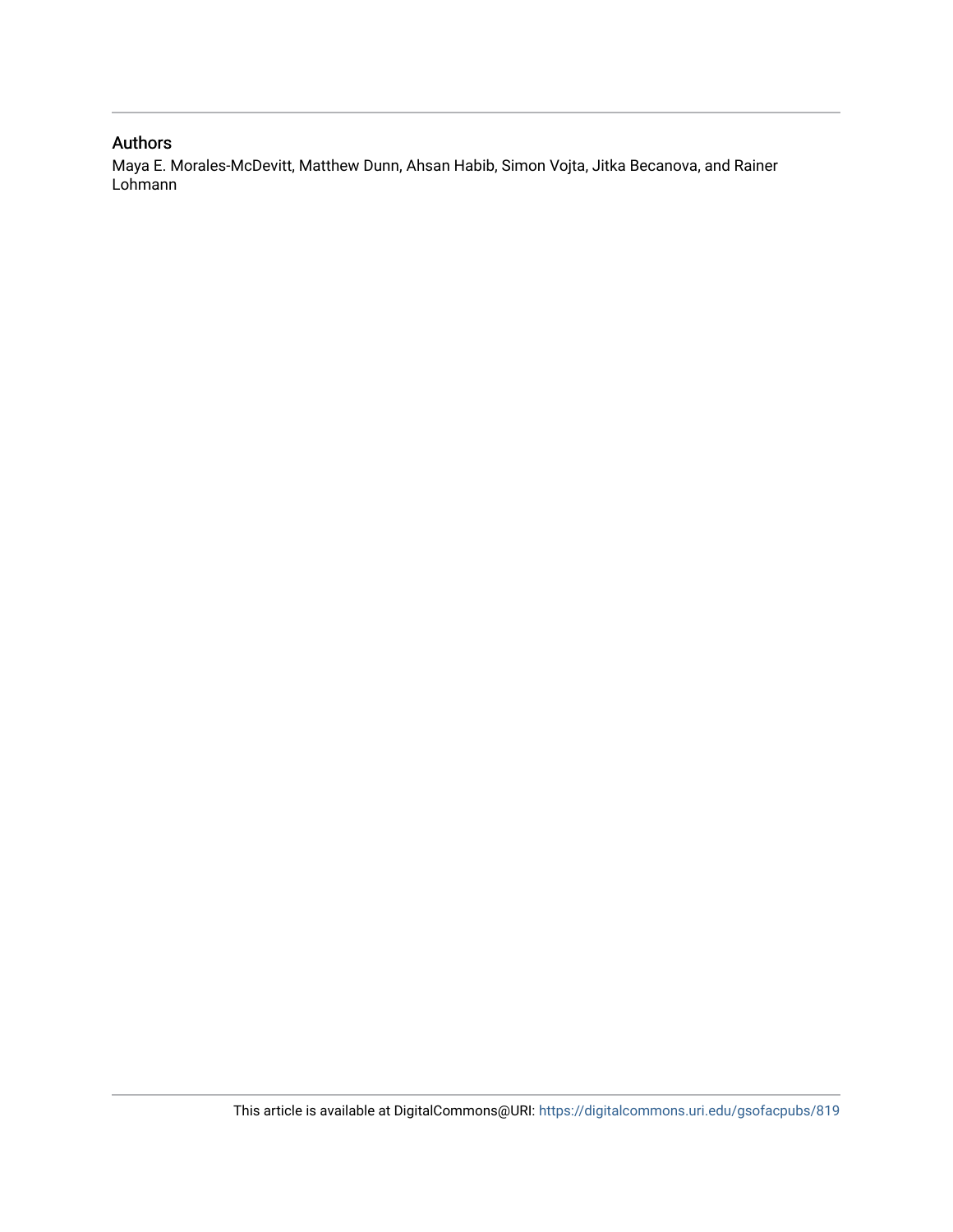# **POLY- AND PERFLUORINATED ALKYL SUBSTANCES IN AIR AND WATER FROM DHAKA, BANGLADESH**

 **KEYWORDS:** FTOHs, PFAAs, outdoor air, surface water, textile industry, Dhaka **SUPPLEMENTAL DATA** 

**The supplemental Data are available on the Wiley Online Library at DOI: 10.1002/etc.xxx**

## **ABSTRACT**

 Bangladesh hosts extensive textile manufacturing, for some of which per- and polyfluorinated alkyl substances (PFAS) have been used to impart water and dirt repellency, among others. Textile waste emissions to the atmosphere and discharge into rivers and other bodies of water could present a significant concern for human and ecosystem health, but there is little information on PFAS in Bangladesh. To assess the presence of ionic PFAS and their precursors in air and water from Dhaka, Bangladesh, polyethylene (PE) sheets were deployed for 28 days as passive samplers for neutral PFAS in outdoor air and water, while ionic PFAS were measured from discrete water grabs. Fluorotelomer alcohols (FTOHs) were detected almost all sites in air and water; the most frequently detected compound was 6:2 FTOH ranging from below instrumental detection limits 18 ( $\leq$ IDL) to 70 ng m<sup>-3</sup> in air, and from  $\leq$ IDL to- 19 ng L<sup>-1</sup> in water. Of the ionic PFAS, perfluorobutanoic acid (PFBA), perfluorohexanoic acid (PFHxA), perfluorooctanoic acid (PFOA), perfluorohexane sulfonic acid (PFHxS), and perfluorooctane sulfonic acid (PFOS) dominated in 21 frequency of detection and magnitude with concentration ranging from 1.8 - 19.0 ng  $L^{-1}$  in surface waters. The prevalence of 6:2 FTOH and PFBA across sites probably reflect their use in textile manufacturing and could indicate the industry's switch to shorter chain PFAS alternatives.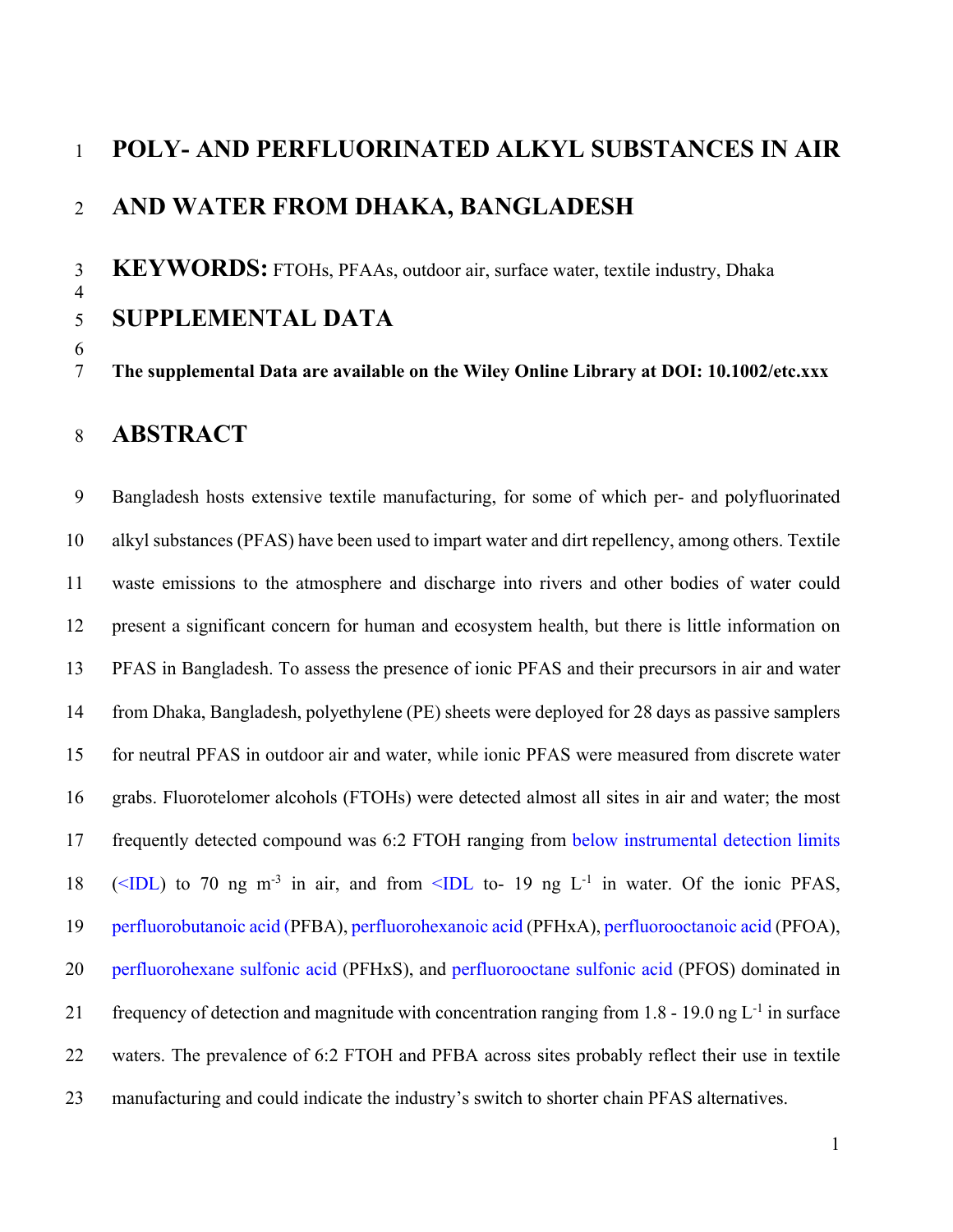## **INTRODUCTION**

 Poly- and perfluorinated alkyl substances (PFAS) are a family of over 4,000 anthropogenic chemicals with at least one C-F bond in the molecule (Buck et al., 2011; Sunderland et al., 2019). 27 All PFAS contain the strongly electronegative perfluoro alkyl moiety  $(C<sub>n</sub>F<sub>2n+1</sub>)$  and a hydrophilic functional group that makes PFAS useful in a wide variety of industrial and commercial applications (Arvaniti & Stasinakis, 2015; Wang, DeWitt, Higgins, & Cousins, 2017). The PFAS are chemically and thermally stable, highly hydrophobic, lipophobic, and resistant to oxidation (Arvaniti & Stasinakis, 2015; Buck et al., 2011), which makes them highly persistent, at times bioaccumulative, and toxic in the environment (Wang et al., 2017). The mostly studied PFAS, perfluoroalkyl acids (PFAA), include perfluoroalkyl carboxylic acids (PFCA) and perfluoroalkane sulfonic acids (PFSA) (Buck et al., 2011). They may be either directly released into the environment during production, usage and disposal, or they can be abiotically or biologically transformed from their precursors (Hamid, Li, & Grace, 2017).

 PFAA such as perfluorooctanoic acid (PFOA) and perflurooctanesulfonic acid (PFOS) are known to be ubiquitous in surface waters, sediments and soils, fish, birds, humans and other mammals (Houtz, Sutton, Park, & Sedlak, 2016; Venkatesan & Halden, 2013). In an effort to regulate their emissions, PFOS and their salts were included in the Annex B of the Stockholm Convention in 2008 (Stockholm Convention, 2009). Since then, long-chain PFAA and their precursors (such as perfluorooctane sulfonamide, FOSA) have been gradually phased out of production in the U.S. and Europe (EPA, 2009; Wang, Cousins, Scheringer, Buck, & Hungerbühler, 2014). Instead, companies have replaced these compounds with shorter PFAA and their precursors, including 6:2 fluorotelomer alcohol (6:2 FTOH) (Jahnke, Ahrens, Ebinghaus, & Temme, 2007; Winkens et al., 2017).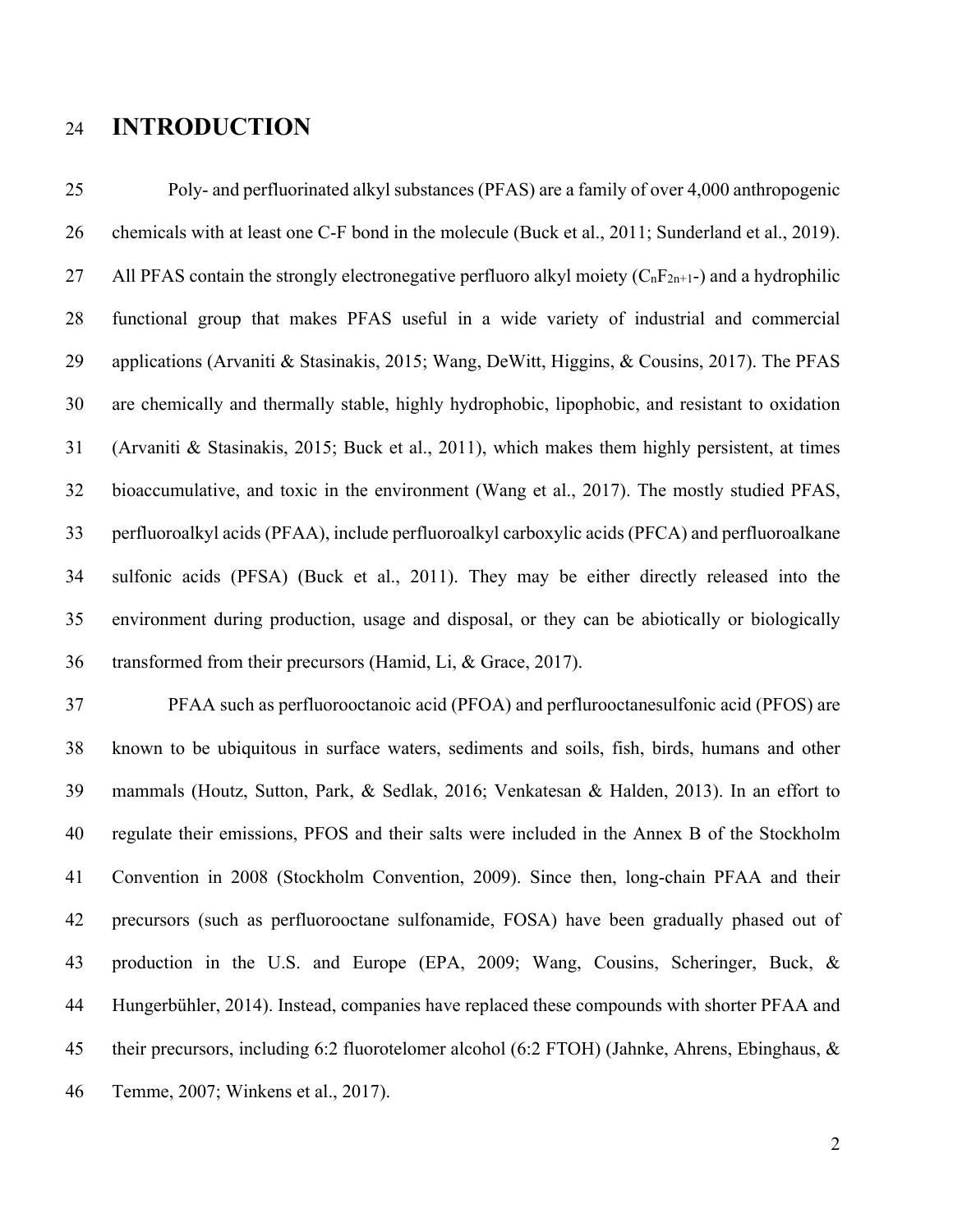PFAS have also proven to elicit adverse effects in flora and fauna, including humans, such as developmental toxicity, neurotoxicity, immunotoxicity, carcinogenicity, thyroid malfunction, low birthweight, infertility, early menopause, elevated cholesterol, and fatty liver disease (Arvaniti & Stasinakis, 2015; Buck et al., 2011; Venkatesan & Halden, 2013). Precursors such as FTOHs, FOSAs and perfluorooctane sulfonamide ethanol (FOSEs) have proven to have estrogenic effects in vitro and can be transformed to more stable compounds under environmental conditions (Fromme et al., 2015).

 According to the Köppen climate classification, Bangladesh has a tropical wet and dry climate where its wet season happens during the monsoon months of June to mid-October, and its dry season from November to May (Ahmed & Kim, 2003). Bangladesh has been a predominantly agricultural country that has undergone rapid industrialization, urbanization, and economic development (Habibullah-Al-Mamun et al., 2016). Environmental regulations have not been able to keep pace with the growth of the country and discharges of untreated and semi-treated domestic and municipal sewage enter most, if not all, rivers that eventually discharge into the Bay of Bengal (Dey & Islam, 2015; Habibullah-Al-Mamun et al., 2016). Along with sewage, heavy loads of 62 organic and inorganic pollutants enter the water systems from large and small industries (Dey  $\&$  Islam, 2015; A. Nargis et al., 2019; Aklima Nargis et al., 2021, 2018). In addition, Bangladesh is one of the most threatened countries by climate change; and floodwater, caused by the retardation of river outflows by the rise of denser brackish or seawater at the mouth of the river, has continued to accumulate (Ali, 1999; Islam & van Amstel, 2018). Thus, Bangladesh's inland aquatic environments are recognized as some of the most polluted ecosystems in the world (Habibullah-Al-Mamun et al., 2016).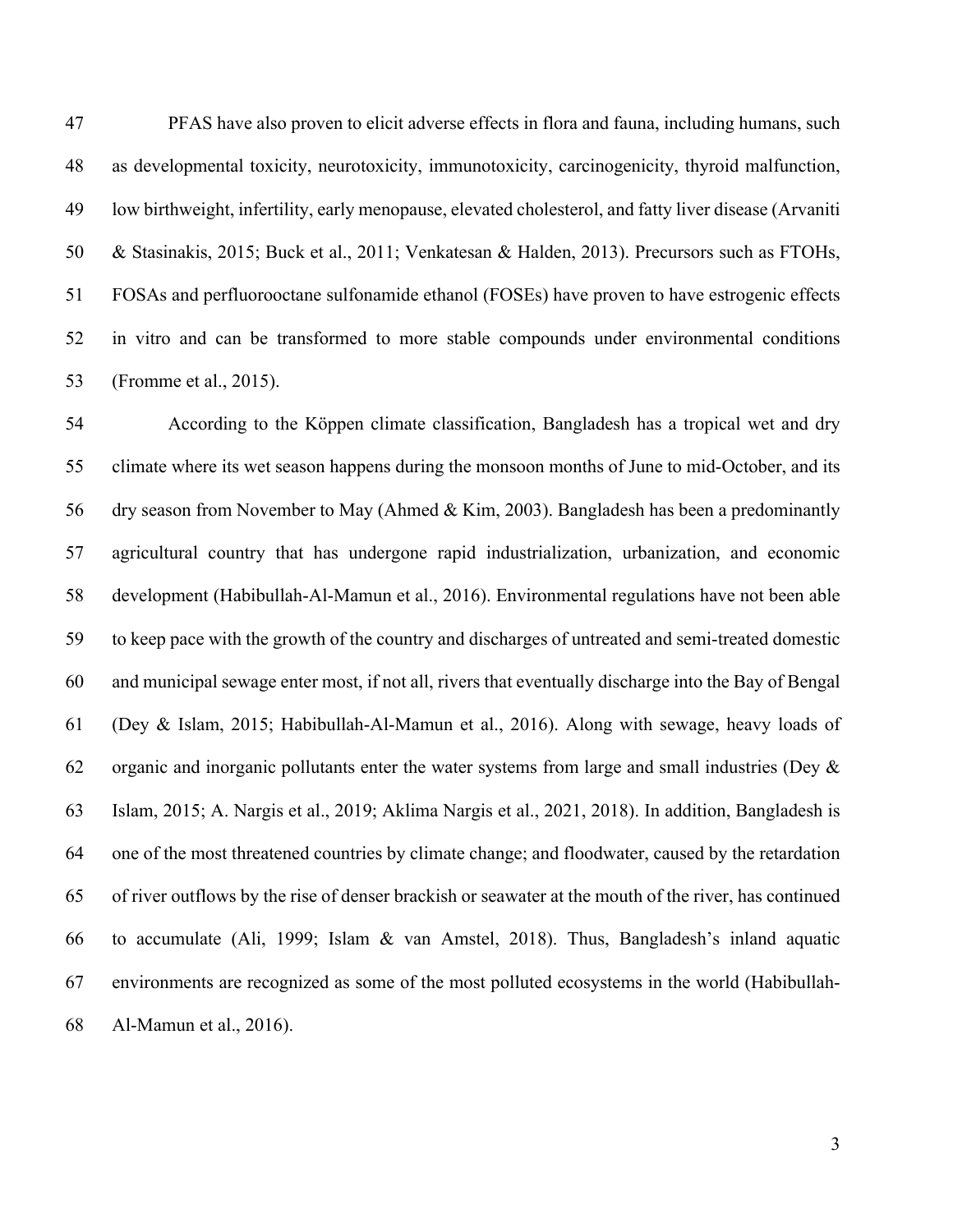As awareness of the effects of PFAS has increased worldwide, consumer habits have become more sophisticated, and regulations in first world countries have become stricter. However, the enormous production of poorly managed waste, and the ongoing delocalization of fluorochemical industries from developed regions like the United States, Canada, and the European Union into developing countries making them important contamination hotspots (L Li, Zihan, Jianguo, & Jianxin, 2015; Sharma et al., 2016). Despite becoming a party to the Stockholm Convention in 2007, Bangladesh does not regulate PFAS and has not accepted the amendment listing; PFOA, PFOS, along with other PFAS remain unregulated (IPEN, 2019). Data on PFAS environmental concentrations and emissions, as well as information on human exposure in developing countries is scarce; however desperately needed (Sharma et al., 2016). Only two other studies have reported PFAS in Bangladesh; focusing on PFAA in fish, surface water and sediments from around the Bay of Bengal (Habibullah-Al-Mamun et al., 2017, 2016). Both studies reported the likelihood of the reported PFAS to come from the more industrialized region in Dhaka.

 The use of passive sampling, which can measure the concentration of freely dissolved contaminants through time, has widely been accepted as an effective detection tool for trace organic compounds in atmosphere and water (Lohmann, 2011; Lohmann, Booij, Smedes, & Vrana, 2012). Single-phase polymers, such as polyethylene (PE) sheets, have been able to accumulate a wide range of non-polar and moderately polar contaminants that are in the gas phase or dissolved in water (Dixon-Anderson & Lohmann, 2018; Morales-McDevitt et al., 2021). In addition, PE sheets are low cost, easy to handle, and can be easily transported and deployed (Lohmann et al., 2012). Recently, neutral PFAS were successfully measured in air and water using these devices (Dixon-Anderson & Lohmann, 2018).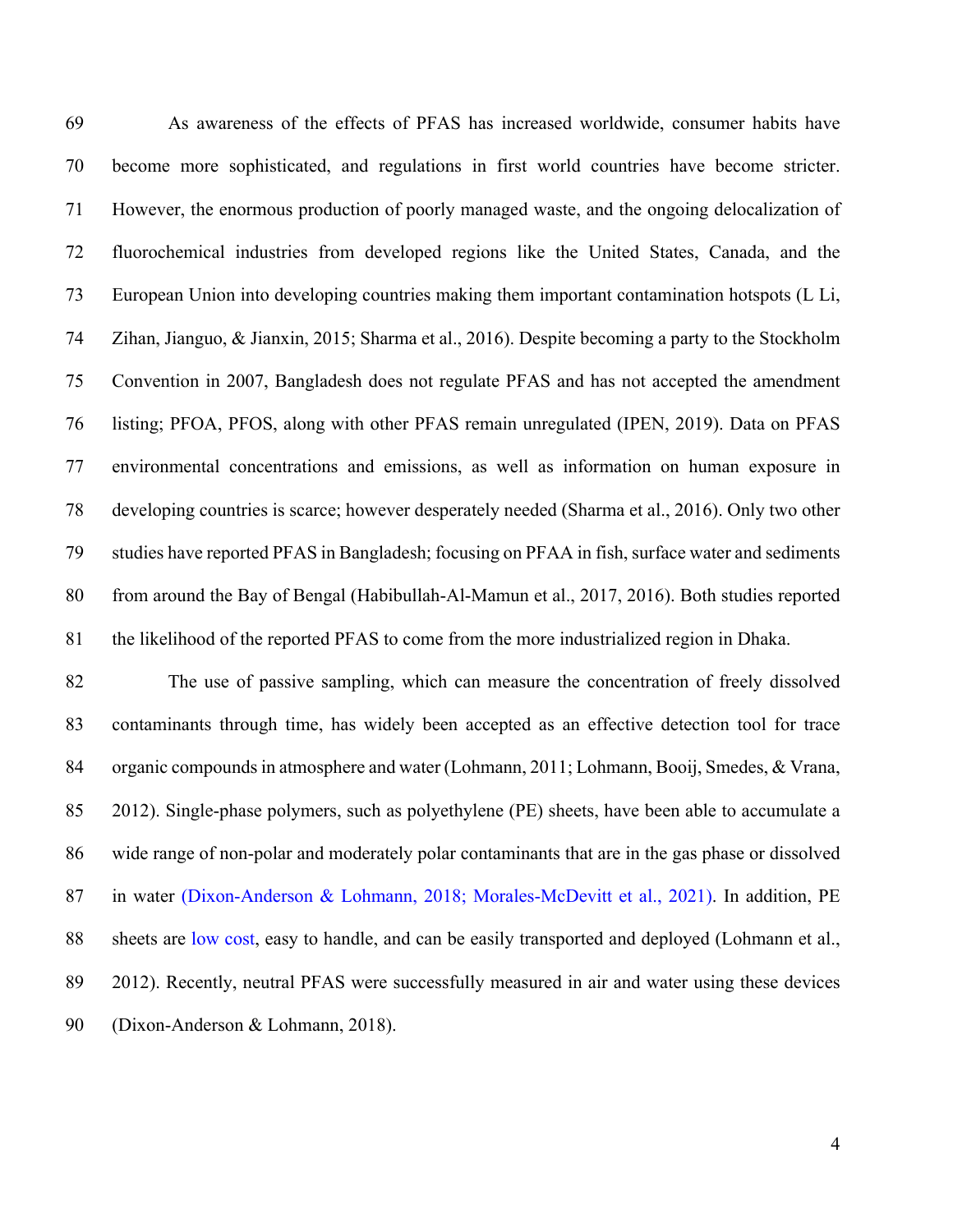To better understand the importance of industries manufacturing PFAS-containing textiles and clothing as source points of ionic and neutral PFAS and their precursors, outdoor air and water samples were taken in the vicinity of textile manufacturing sites in Dhaka, Bangladesh. Polyethylene sheets were used as passive samplers in air and water measuring the concentration of freely dissolved neutral PFAS; ionic PFAS in water were measured using traditional active sampling. The overall goals of the study were to (i) detect neutral PFAS in air and water, (ii) measure ionic PFAS in water, and (iii) assess whether legacy, long-chain PFAS, or rather their short-chain replacements dominate in Bangladesh.

## **MATERIALS AND METHODS**

 Precleaned PE sheets (for details see SI section 1.0) used as passive samplers (50 μm 101 thickness, dimensions 4 " x 15-1/2 ") were deployed for 28 day measurements in outdoor air and water of Dhaka, Bangladesh at 9 sites during January-March 2020. Eight water grab samples were collected in precleaned 500 mL high density polyethylene (HDPE) bottles. All samples were kept in a freezer at -20˚C until their extraction. Further information on deployment locations, coordinates, collection times, and site characterization are available in the SI Table S11.

#### **Polyethylene (PE) Sheet Extraction**

 Polyethylene sheets were wiped with paper fiber optic wipes to remove dust, mud, or biofouling. They were then individually inserted into 80 mL glass vials, spiked with surrogate 109 standards and extracted overnight in ethyl acetate. In the case of the water PE sheets,  $\sim 0.5$  g of sodium sulfate was added to each vial to absorb any residual water. Extracts were concentrated to 111 an approximate final volume of 50  $\mu$ L by heating the sample to 35 °C under a gentle stream of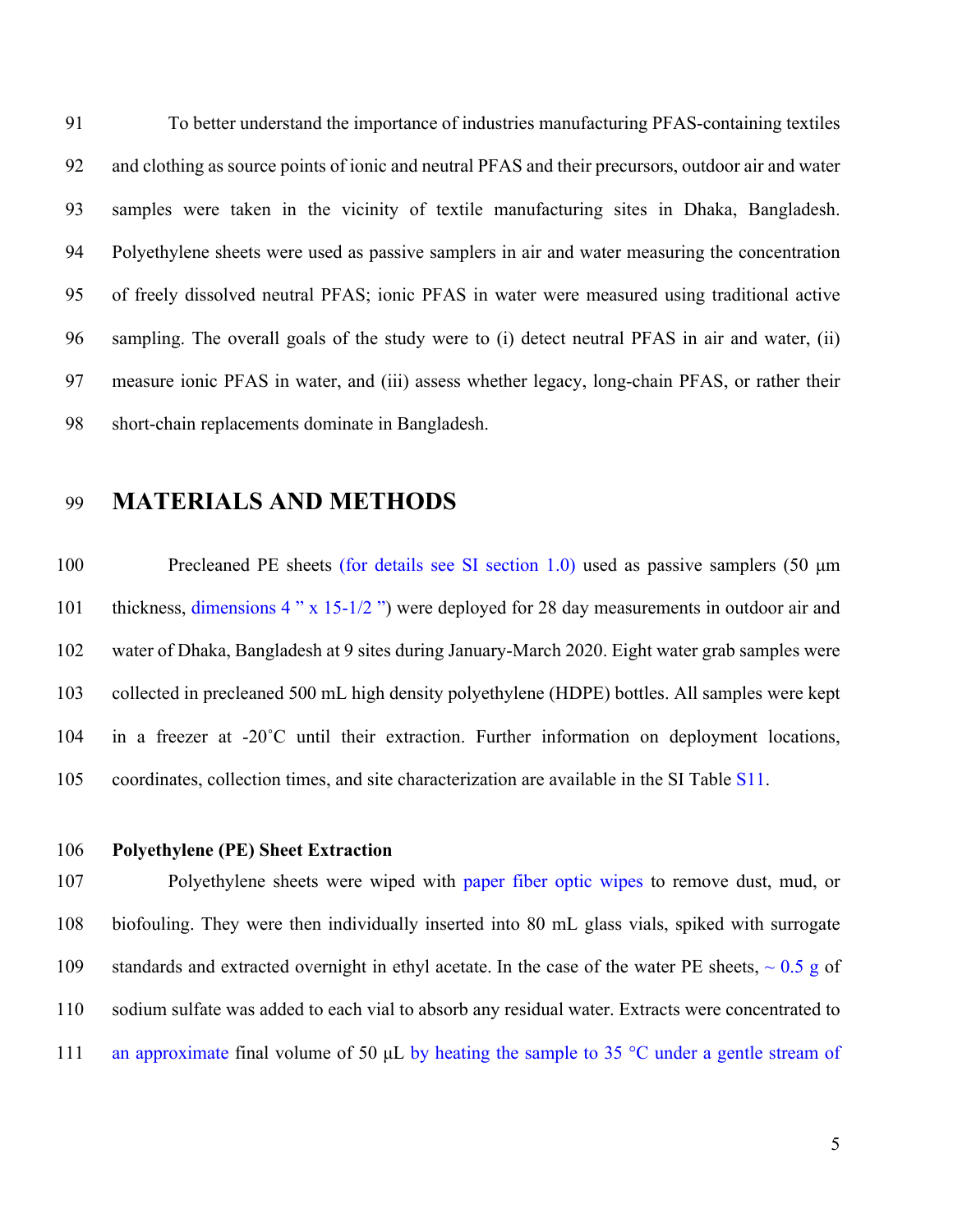nitrogen. Prior to GC analysis, all samples were spiked with injection standard. After the extraction, all PE sheets were weighed for final concentration calculations.

#### **Water Extraction**

 Water samples were well mixed and weighed before being spiked with a mass labeled surrogate standard. Extractions were done in accordance with a method previously developed in the Lohmann Lab based on EPA Method 533 for solid phase extraction for select perfluoroalkyl substances (Becanova et al. 2021). Approximately 500 mL of sample water was run through the weak anion exchange (WAX) SPE cartridges. Elution of the cartridges was completed with 0.5% 120 ammonium hydroxide in methanol. Extracts were concentrated down to 0.5 mL by heating the 121 sample to 35 C under a gentle stream of nitrogen.

#### **Instrumental analysis**

 The PE extracts were analyzed for nine neutral PFAS on an Agilent 7890B gas chromatograph coupled to an Agilent 5977A mass selective (MS) detector operating in positive chemical ionization mode using selected ion monitoring. Additional details on the method can be found in the supplemental data section 1.2 and Table S2.

 Water extracts were analyzed for 34 PFAS on a Shimadzu Prominence liquid chromatograph (UFLC) coupled to SCIEX TripleQuad 5500 MS/MS operating in a negative mode. 129 Additional details on the method and operating parameters can be found in the supplemental data section 2.1 and Tables S3, S4, and S5.

#### **Data interpretation**

 Results from a previous indoor kinetic study (Morales-McDevitt et al., 2021) showed that amounts of 6:2 FTOH and 8:2 FTOH reached equilibrium after 14 days. Given the higher flow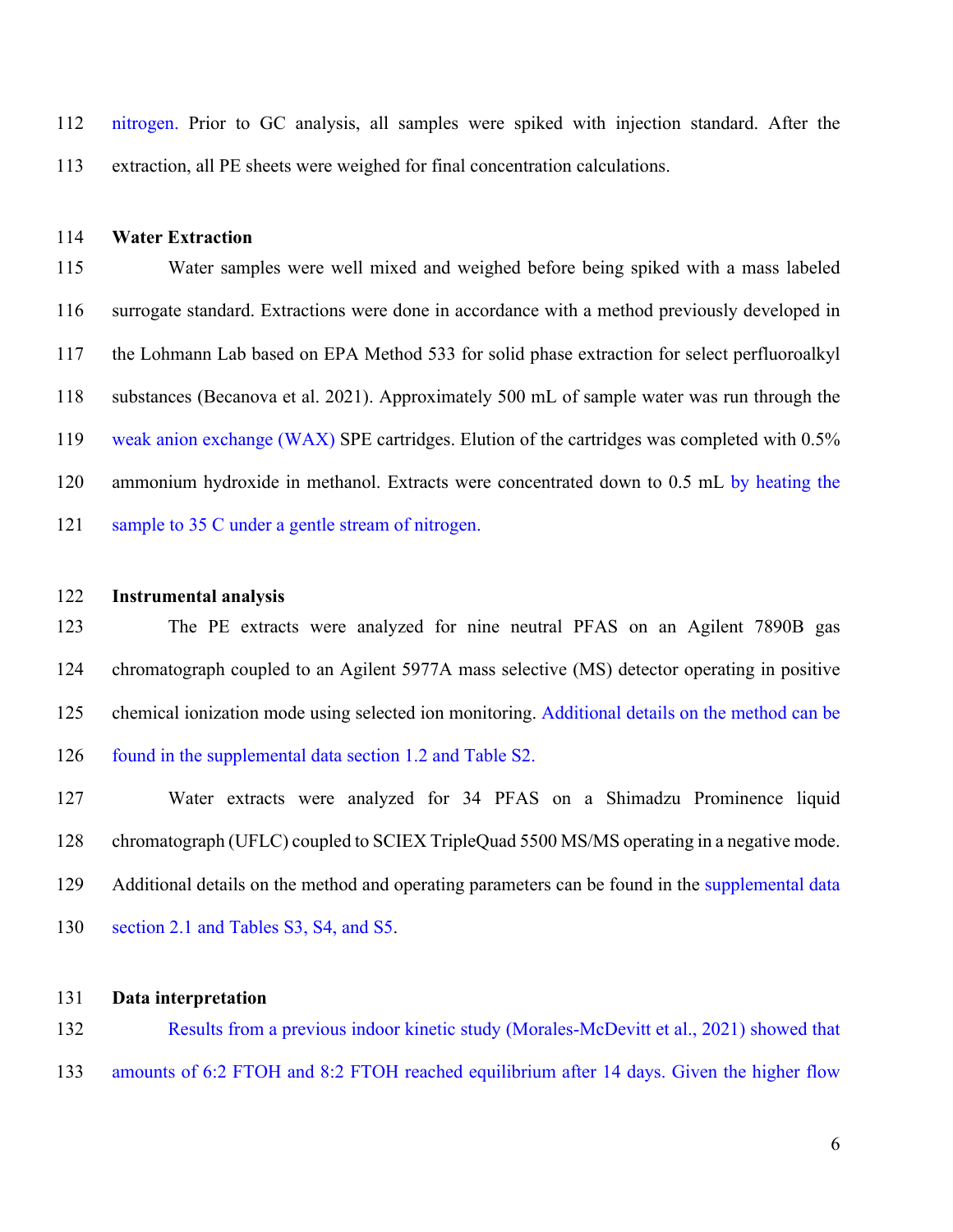rates outdoors, deployment times were hence prescribed as 28 days, with results representing the final 2 weeks of sampling.

 The time averaged concentrations of neutral PFAS in air were derived using partitioning constants reported by Morales-McDevitt et al. (2021) and Dixon-Anderson & Lohmann (2018) and the concentration in the polyethylene sheets:

$$
C_{air} = \frac{C_{PE}}{K_{PEair}} \tag{1}
$$

140 where  $C_{air}$  is the time averaged gas-phase concentration (pg m<sup>-3</sup>),  $C_{PE}$  is the concentration 141 in PE sheets (pg m<sup>-3</sup>), and  $K_{\text{PEair}}$  is the partitioning coefficient between the PE sheets and air. Concentrations of neutral PFAS in water were derived similarly and details are found 143 in the supplemental data section 4.0 and Table S12.

 According to the Bangladesh Meteorological Department, during the sampling period, 146 from January 10th through March 10th, temperatures in Dhaka averaged 23 $^{\circ}$ C ( $\pm$  5.5  $^{\circ}$ C). The 147 temperature difference with the validation study from Morales-McDevitt et al. (2021) (25 °C) was deemed negligible, and thus temperature corrections were not performed.

#### **QA/QC**

```
150 PE sheet QA/QC
```
 Passive sampling field blanks of air, matrix spikes, and field duplicate samples of air were included with each sample batch (for details, see SI section 3.0). Matrix spikes were prepared by spiking the known amount of the native and the mass labelled standard onto a new pre-cleaned sampler. Method detection limits (MDL) were calculated as the blank average plus three times the standard deviation; however, when a compound was not detected in the blanks, instrumental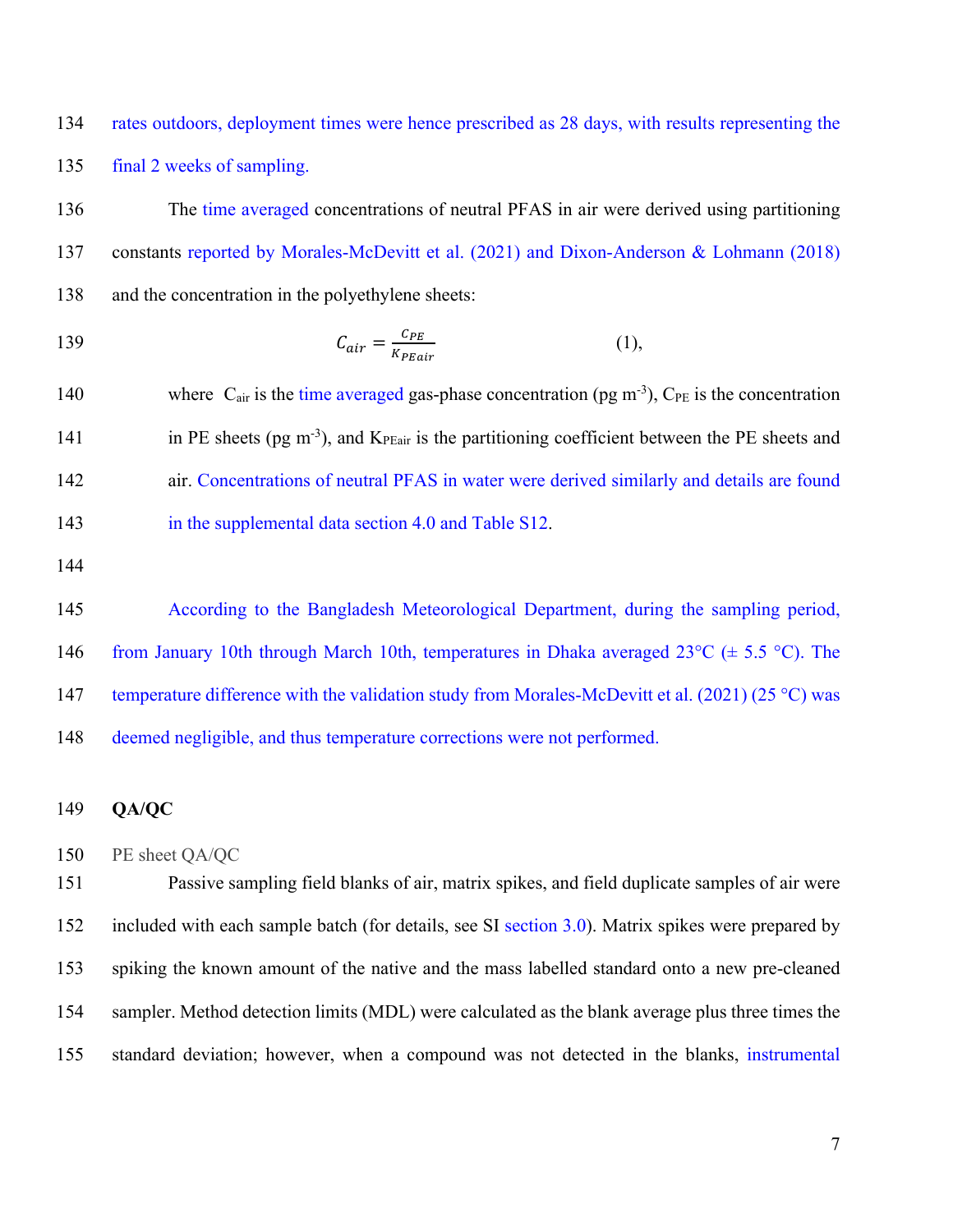detection limits (IDL) were used (SI, Table S6). Recoveries of the matrix spikes ranged between 74% to 130% for all compounds (SI, Table S7).

Water extraction

 13C-labeled or deuterated surrogate standards were added before sample extraction to both process blanks and water samples to correct the reported results for recoveries. A full list of analytes, native, and mass labeled standards can be found in the SI (Table S1). Method detection limits were calculated from instrumental detection limits and measurements of laboratory blanks consisting of 50 mL of LC-grade water (SI Table S6). Method detection limits were calculated as the greater value of the instrument detection limits or the sum of the median and 3-times standard deviation of the analyzed laboratory blank concentrations. Only compounds with mass labeled 166 recoveries from 60-140% were reported in this publication (Table S8). Recoveries of surrogate standards, method detection limits, and matrix spike recoveries are all available in the SI (Table S6, S8, S9).

## **RESULTS AND DISCUSSION**

#### **Neutral PFAS**

 Neutral PFAS were analyzed in air at water at 9 locations in Dhaka, Bangladesh. Sampling locations are shown in Figure 1. The most frequently detected compound in air was 6:2 FTOH 174 ranging from below limits of detection  $(\angle IDL)$  - 70 ng m<sup>-3</sup> in air. 8:2 FTOH was detected only in 175 Demra1 and Demra2 (17 ng m<sup>-3</sup> and 14 ng m<sup>-3</sup> respectively) and Gazipur air (30 ng m<sup>-3</sup>). At seven out of ten sites, 10:2 FTOH was detected (Figure 2, SI Table S11) with concentrations ranging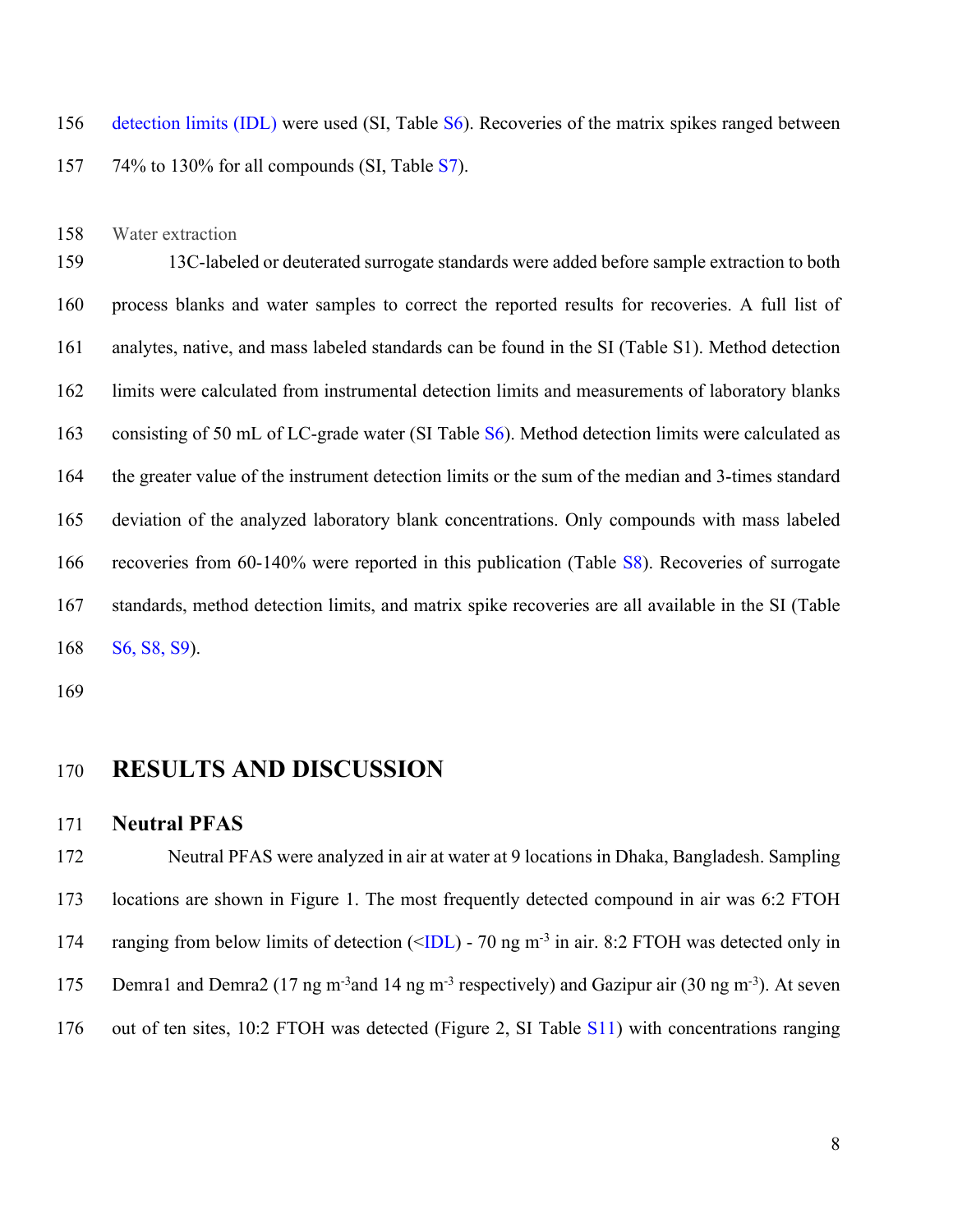177 from  $\leq$ IDL - 18 ng m<sup>-3</sup>. Of the fluorotelomer acrylates, only 8:2 FTAcr was detected at four sites 178 in air by the PE sheets with concentrations ranging from  $\leq$ IDL - 8 ng m<sup>-3</sup>.

 In water, the most frequently detected compound was also 6:2 FTOH with concentrations 180 ranging from 1.3 - 11 ng  $L^{-1}$ . (see Figure 2, and SI Table S11). Similarly, 8:2 FTOH was detected 181 only in water from Balshi river in Savar Bank Town and Gazipur at  $\leq 0.1$  ng L<sup>-1</sup>. Other neutral PFAS were below the MDL (EtFOSA MeFOSA, MeFOSE, and EtFOSE) (SI Table S6, S11).

 As shown in Figure 2 and SI Table S11, in Bangladesh, neutral PFAS were detected at every location with the exception of Turag River site 1; concentrations in air and water were in the same order of magnitude as those reported in a Chinese wastewater treatment plant (Hongrui Chen, Peng, Yang, Hu, & Zhang, 2017) and higher than those reported in Chinese (Lai et al., 2016), Japanese, Western U.S. (Arkadiusz, Primbs, Field, Barofsy, & Simonich, 2007), and European air masses (Paragot et al., 2020). The elevated concentrations of FTOHs in select locations, while other sites had concentrations below detection limits, indicates that atmospheric concentrations are not homogenous in Dhaka, and suggests the likelihood of point emissions, likely representing production sites. The latter is reinforced by the detection of neutral PFAS in water at some sites. Additionally, the presence of 8:2 FTAcr in multiple sites in Dhaka (Figure 2) implies that flourotelomer acrylates were being used in (textile) manufactured products(Wang et al., 2014). As stated previously, with stricter PFAS regulations being implemented in developed countries, the production of many fluorochemicals has been shifted to developing countries where environmental regulations are lax (L Li et al., 2015; Sharma et al., 2016). However, some of the most popular properties of PFAS such as water/oil/dust/ resistance and wrinkle-proof (Buck et al., 2011) are considered commodities. As such, the price of PFAS-treated products is higher and thus restrictive for communities living in extreme poverty or lack of disposable income (Holmquist, Jagers, Matti,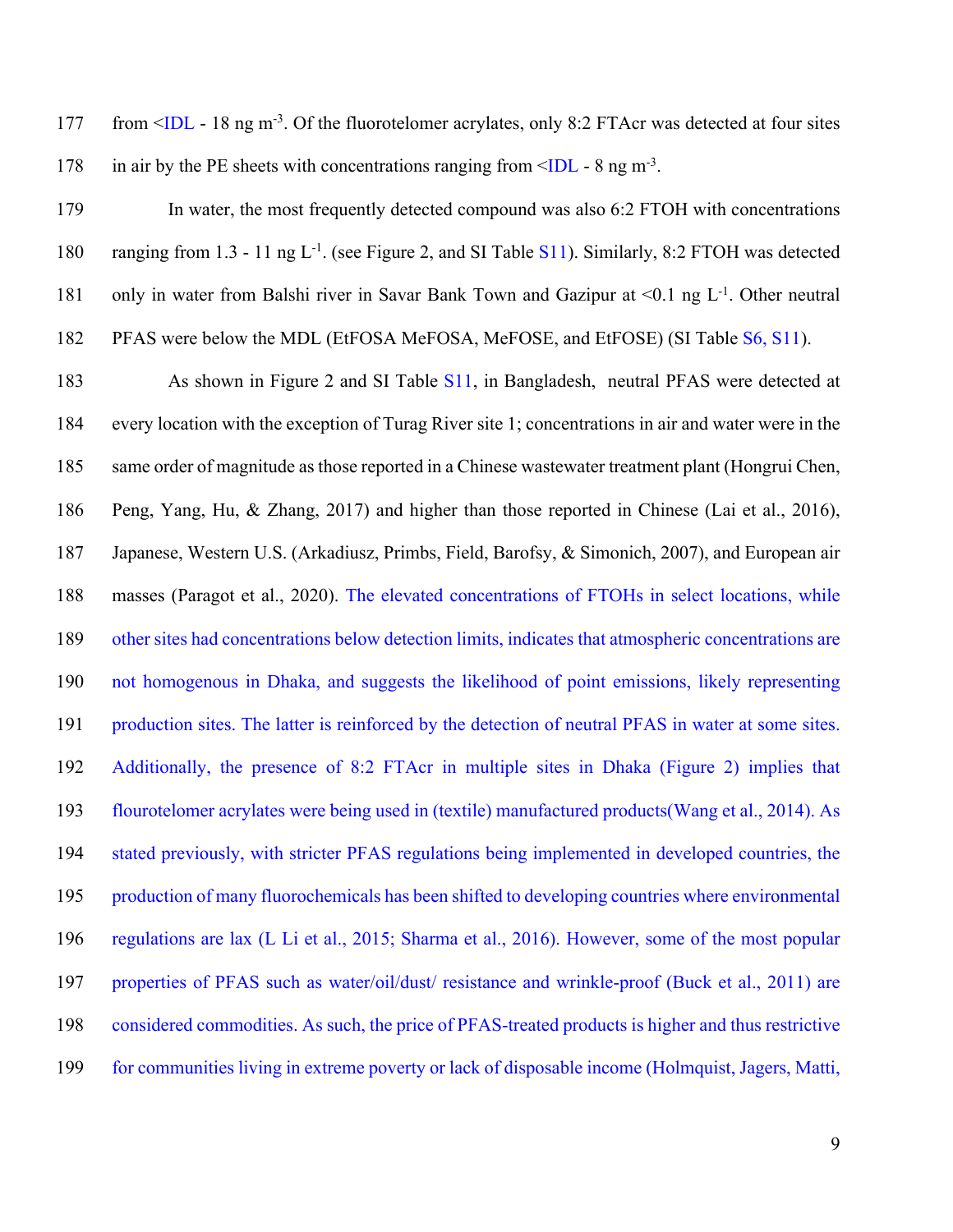Svanstr, & Peters, 2018). Therefore, outside of these suggested production sites, it is highly 201 unlikely that fluorinated products are used and thus, concentrations below detection are unsurprising.

 The low concentrations of the FOSAs in both air and water (Figure 2) could reflect their production phase-out in North America, Europe and Japan (Shoeib, Harner, Webster, & Lee, 2011). However, given that Bangladesh is one of the most important garment manufacturers in the world (Yunus & Yamagata, 2012), it more likely reflects that FTOHs were used in durable-water- resistant (DWR) clothing, and not FOSAs and FOSEs (Gremmel, Frömel, & Knepper, 2016). Although previously reported concentrations of ∑PFAS in surface water do not include any of the PFAA precursors, precursor concentrations were the same order of magnitude as the ∑PFAAs detected around Bay of Bengal previously (Habibullah-Al-Mamun et al., 2017).

 Given that our samples were deployed and collected in February (i.e., dry season) (Ahmed 212 & Kim, 2003), rain did not interfere with our samples. Fugacity ratios, shown in the SI Table S12, indicated that for the most part, 6:2 FTOH, 8:2 FTOH, and 10:2 FTOH with values close to 1 or 2, were close to equilibrium between the air and water phases.

#### **Ionic PFAS in Surface Water**

 Of the 34 PFAS compounds targeted in this method, 16 were detected regularly and reported above the MDL in the surface waters around Dhaka, Bangladesh. PFBA, PFHxA, PFOA, PFHxS, and PFOS dominated in frequency of detection and magnitude with concentration ranging 219 from 1.4 ng L<sup>-1</sup> 19 ng L<sup>-1</sup> in surface waters (Table S13).  $\Sigma_{16}$ PFAS ranged from 13 ng L<sup>-1</sup> 220 (Dhanmondi Lake) to ng L<sup>-1</sup> (Cannel Savar Denitex) in surface water samples as shown in Table 221 1 and SI Table  $S13$ . Individual concentrations were generally low, ranging from 1-5 ng  $L^{-1}$  for most compounds measured in Dhaka's surface waters.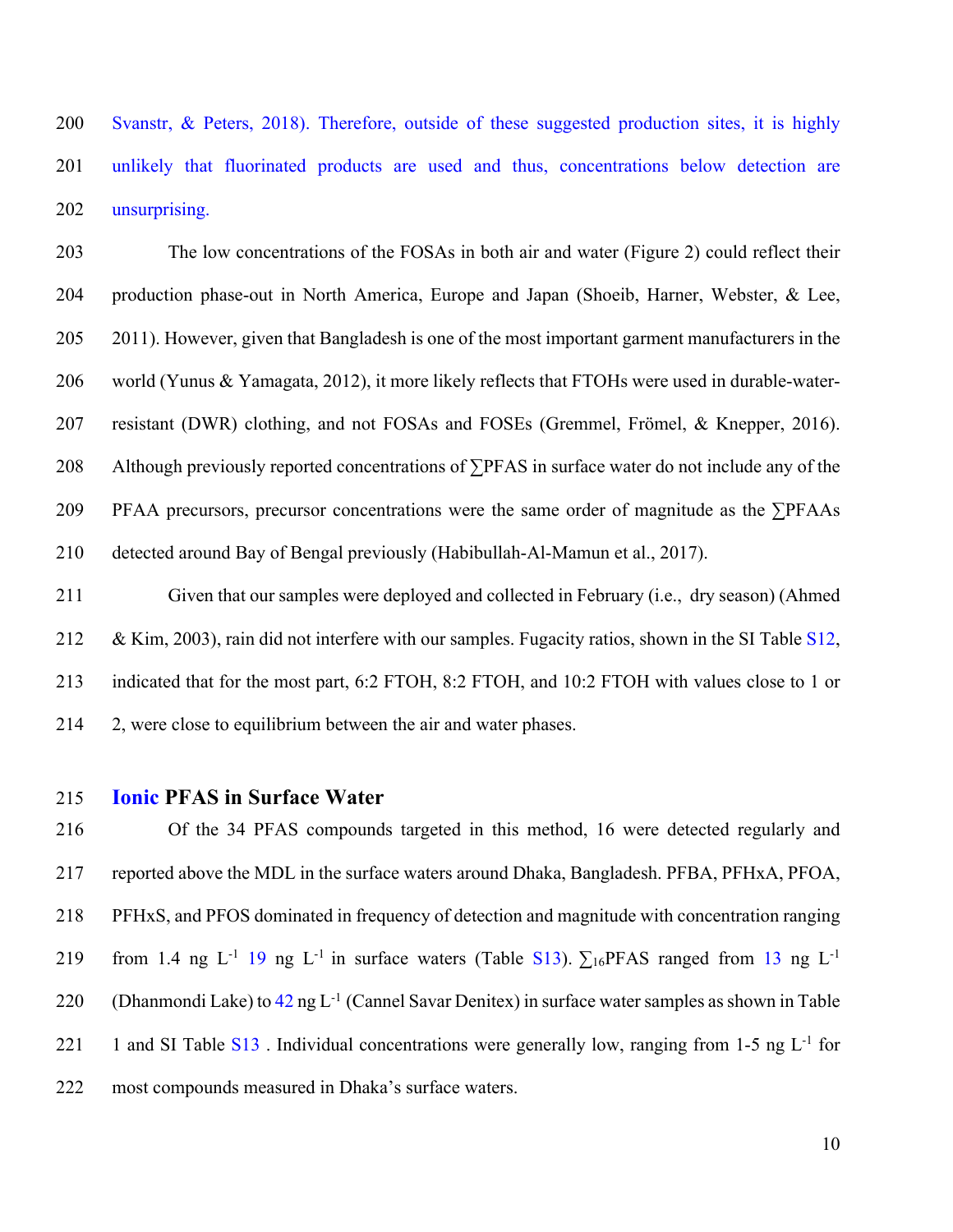223 As shown in Figure 3, the Cannel Savar (CS) site had the highest  $\sum_{16}$ PFAS concentration, suggesting a nearby textile mill could be responsible. Despite a lack of thorough regulation of PFAS in Bangladesh (Dey & Islam, 2015), the local prevalence of the 4 and 5 chain PFBA and PFPeA compounds at similar or higher concentrations than the longer chain PFAA (>C6) could indicate that local textile industries have been either importing shorter chain PFAS treatments or 228 pre-treated textiles that contain these alternatives (Ateia, Maroli, Tharayil, & Karanfil, 2019). This abundance of shorter chain acids was evident at many sites, including the Gulshan (GL) and Hatirjheel (HL) lakes where PFBA was an order of magnitude higher than at other sites. Both Turag River sites (TR1, TR2) also exhibited an increase in PFBS, the 4 chain sulfonate acid, in relation to the other sites investigated in this study.

 Of the longer chain PFAS, PFOS and PFOA were found at relatively high concentrations 234 of 19 ng  $L^{-1}$  and 7.5 ng  $L^{-1}$  respectively in the same Cannel Savar canal near the Denitrex mill; PFOS was also elevated in both the Gulshan and Hatirjheel lake sites. The Turag River sites (TR1, TR2), the Balshi River (BR), and Dhanmondi Lake (DL) all had similar concentrations of  $237\quad \Sigma_{16}$ PFAS, suggesting a consistent baseline of PFAS contamination, though follow up studies would need to evaluate these concentrations over diurnal and seasonal cycles. In addition to the 239 CS site, next highest  $\sum_{i}$  PFAS were found at a site heavily influence by a nearby wastewater outlet (GMC) and the two aforementioned lakes with heavy influence from household wastewater and some nearby industry (GL, HL).

 Previous research has reported the dominance of short chain PFAA such as PFBA and PFBS in surface waters in the proximity of a fluorochemical manufacturing plant and textile manufacturing sites (Chen et al., 2018; Kim, Ndabambi, Choi, & Oh, 2021). Additionally, the absence or low concentrations of long chain PFAAs such as PFNA, PFDA, PFUnA, and PFDoA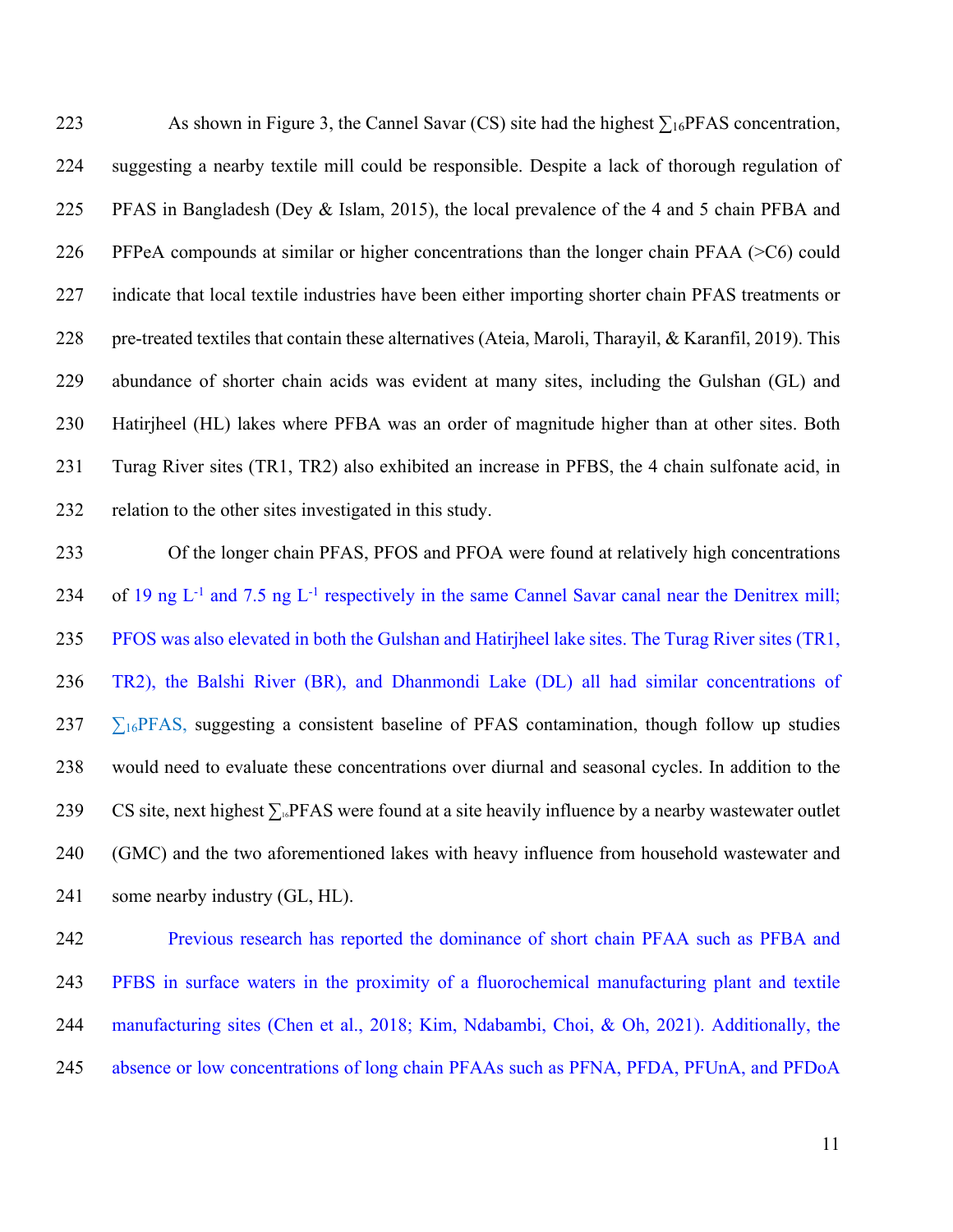was noted in the effluent water of two textile industries (Clara et al., 2008). Similar to our results, Yu, Liu, & Hua, (2022) reported the predominance of certain short chain PFAAS in surface water and suggests this to be an indication of short-chain PFAAS gradually replacing long-chain PFAS.

### **Environmental Implications**

 A recent study from 2016 on the occurrence of PFAA in the Bay of Bengal, along the Southern coast of Bangladesh, did not observe high concentrations of the shortest chain PFBA or 252 PFBS compounds (Habibullah-Al-Mamun et al., 2016). The  $\Sigma_{16}$ PFAS investigated in prior and this study were generally similar across seasonal measurements in the Bay of Bengal (Table 1). The relatively low concentrations of ionic PFAS in surface waters when compared to the high neutral PFAS measurements in air suggest that an atmospheric pathway may be the primary source 256 to surface waters. The prevalence of shorter chain carboxylic acids compared to PFOA ( $C6$  or  $\leq$ ) has been proposed as an indicator for atmospheric sources of ionic PFAS in surface waters as part 258 of the FTOH degradation process (Simcik & Dorweiler, 2005). The high FTOH measurements in the immediate Dhaka area could be a source of the 4, 5, and 6 chain carboxylic acids reported both locally in this study and farther away in the Bangladesh region. Future studies of the area should include broader sampling of surface waters farther away from Dhaka's industrial centers, where surface water PFCA measurements may be higher due to the increased impact of atmospheric 263 transport away from the point sources.

 Overall, the results of this study show increased concentrations of individual compounds and ∑PFAS compared to tropical latitude studies in the Caribbean portion of the Atlantic Ocean (Munoz et al., 2017), as should be expected based on the differences in the general population sizes, industrial footprint, and source dynamics. Compared to geographically closer tropical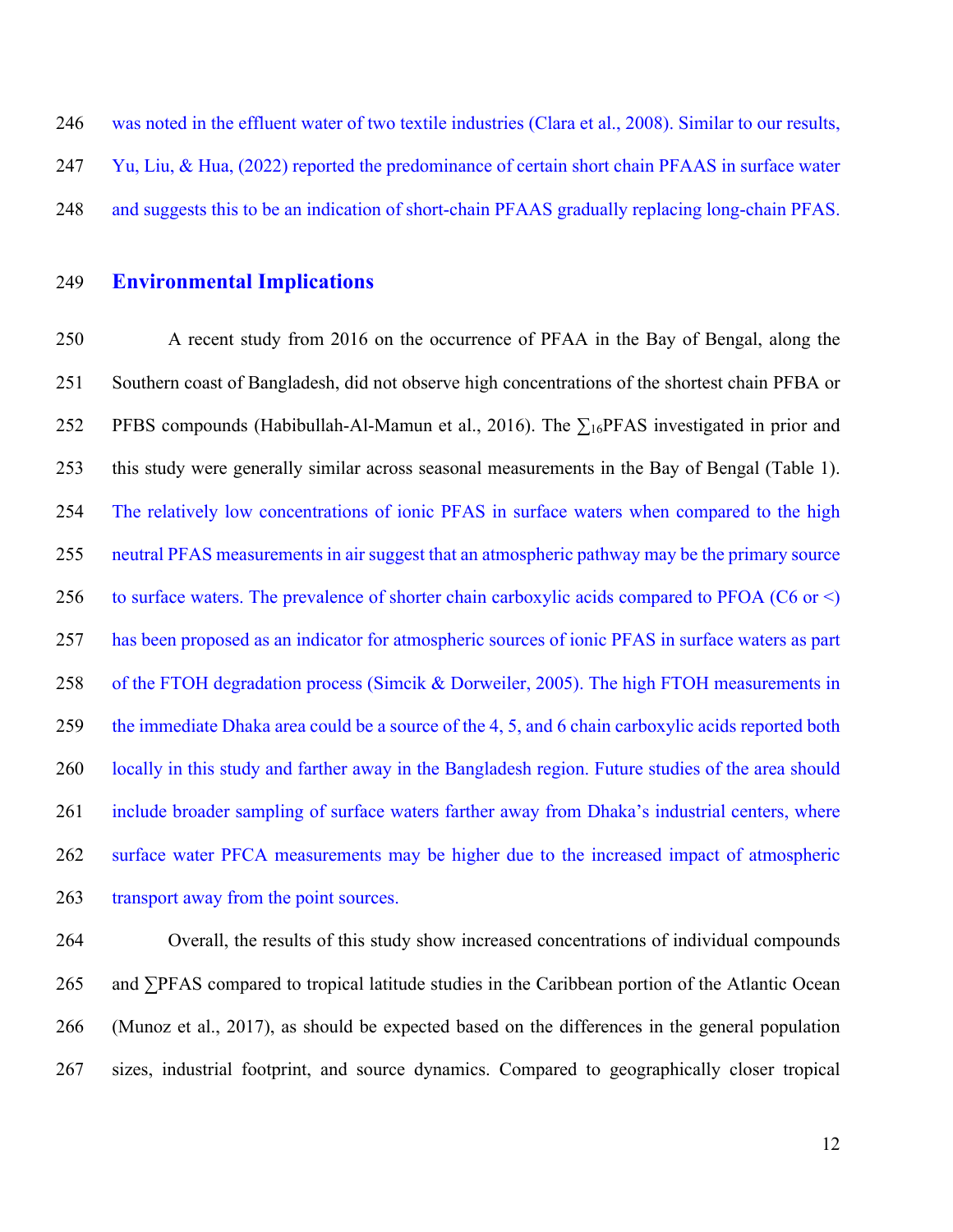studies in a Singapore urban waterway, the samples analyzed from the Dhaka area display slightly lower PFAS concentrations, but a similar shift towards shorter chain chemistry as reflected by the 270 abundance of 6:2 FTOH and PFBA in relation to longer chain acids (C. E. Chen, Zhang, Ying, & Jones, 2013). The dominance of 6:2 FTOH in both air and water is a clear indication of the textile industry shifting towards shorter chain compounds. Comparable ∑PFAS measurements and abundance of shorter chain PFAS relative to the typical longer (>C6) were seen in the surface waters of two urban Northern Chinese cities and several sites along the Ganges River, India as well (Sharma et al., 2016; Yao et al., 2014) though the mean measurements reported for all sites in these studies are lower than the mean reported in this study (Table 1).

 The water concentrations measured in the Dhaka area appear to be lower than expected for such an active textile area, where PFAS are likely part of DWR textiles. Further research is needed to understand the full scope of PFAS contamination. This study did not sample sediments, which have been identified as an important sink for PFAS in the environment (Codling et al., 2018; Habibullah-Al-Mamun et al., 2016; Mussabek, Ahrens, Persson, & Berndtsson, 2019). Suspect screening and other non-target analysis are suggested to investigate how novel chemistry and replacement compounds, specifically shorter chain PFAS, could be contaminating Dhaka's surface waters.

 As previously stated, Bangladesh became a member of the Stockholm Convention in 2007; however it has not accepted the amendment list, and has refrained from reporting legacy and emerging PFAS (Bangladesh NIP, 2007). The source of these contaminants remains unclear since there are no documented PFAS manufacturers in the country (ESDO, 2019). Albeit, it is possible that PFAS could enter Bangladesh either as granulated PTFE mixtures that will be later applied to textiles, or the import of already PFAS-treated fabrics. The low ionic concentrations and high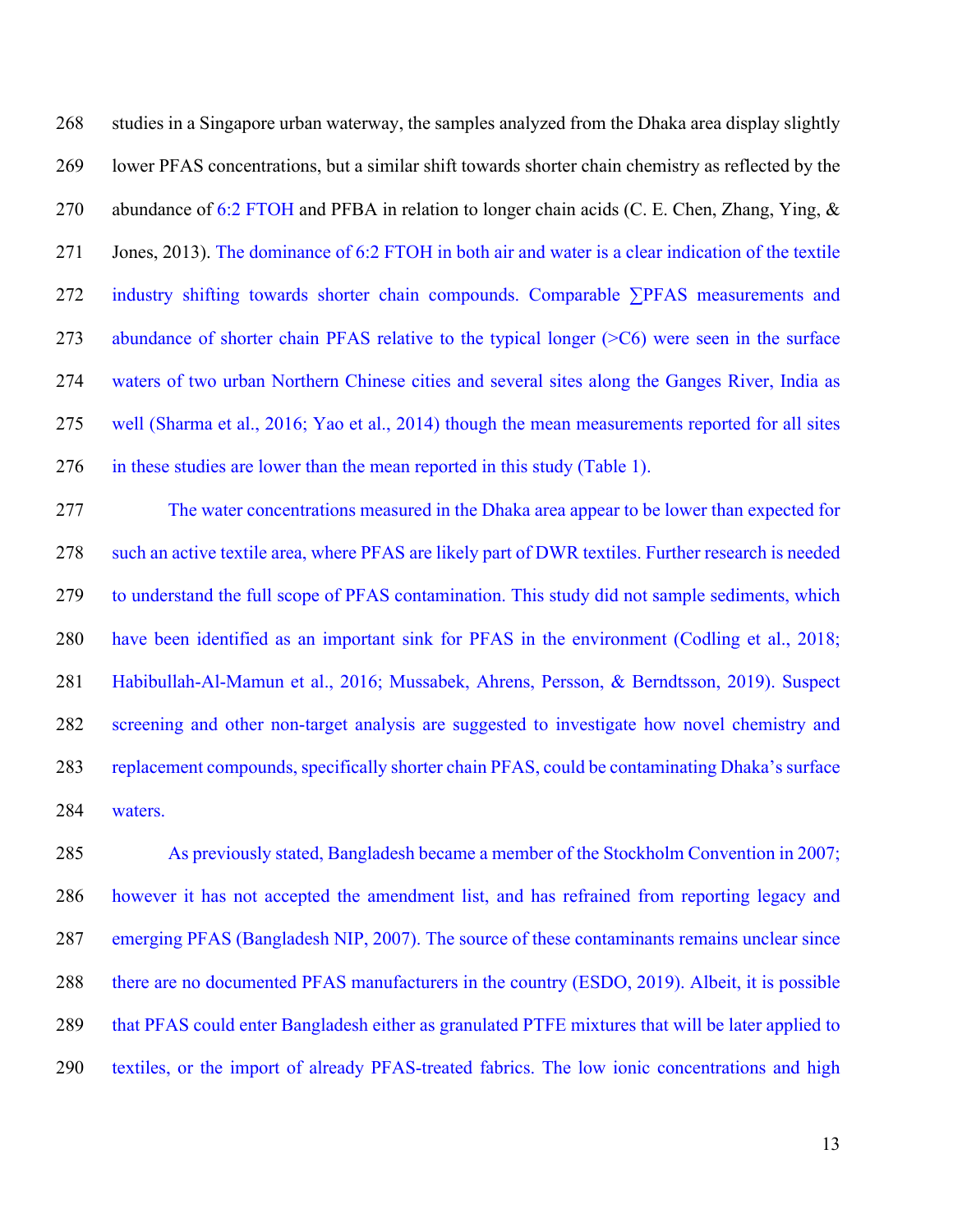neutral concentrations are also supported by the results of the Environmental and Social Development Organizations 2019 report which states that textiles sold to Argentina from Bangladesh contained only 30 ug/kg ionic PFAS compared to ~7000 ug/kg volatile PFAS (ESDO, 2019). In any case, the presence of long-chain PFAS such as PFOA, PFOS, and PFHxS and their precursors that have already been phased-out of North America and Europe, suggest that their country of origin does not thoroughly comply with global standards.

## **CONCLUSION**

 The results presented here support the previous literature's suggestion that Dhaka could be a source of PFAAs to the surface waters of the Bay of Bengal (Habibullah-Al-Mamun et al., 2016). The most likely source of this PFAA contamination is the use of neutral FTOH compounds that degrade into shorter chain carboxylate PFAS (Simcik & Dorweiler, 2005) due to the relatively high ratios of shorter chain (C6 or shorter) PFCAs to PFOA. Overall, the surface water measurements displayed low concentrations, similar to most PFAAs measured in other urban rivers in the Asian continent as well as previously measured tropical latitudes (Hongrui Chen et al., 2017; Habibullah-Al-Mamun et al., 2016; Munoz et al., 2017; Sharma et al., 2016; Yao et al., 2014) though a more thorough study of sediments and non-target screening is needed. Generally, shorter chain (C6 or less) ionic compounds dominated in water, with the shortest of the neutral compounds, 6:2 FTOH, dominating in water and air as well. Measured concentrations of neutral PFAS in air were higher in comparison to established literature on Asian and US air masses (Arkadiusz et al., 2007), which points to the likely heavy use of FTOH's in Dhaka's bustling textile industry. The discrepancy between high concentrations of neutral PFAS and low concentrations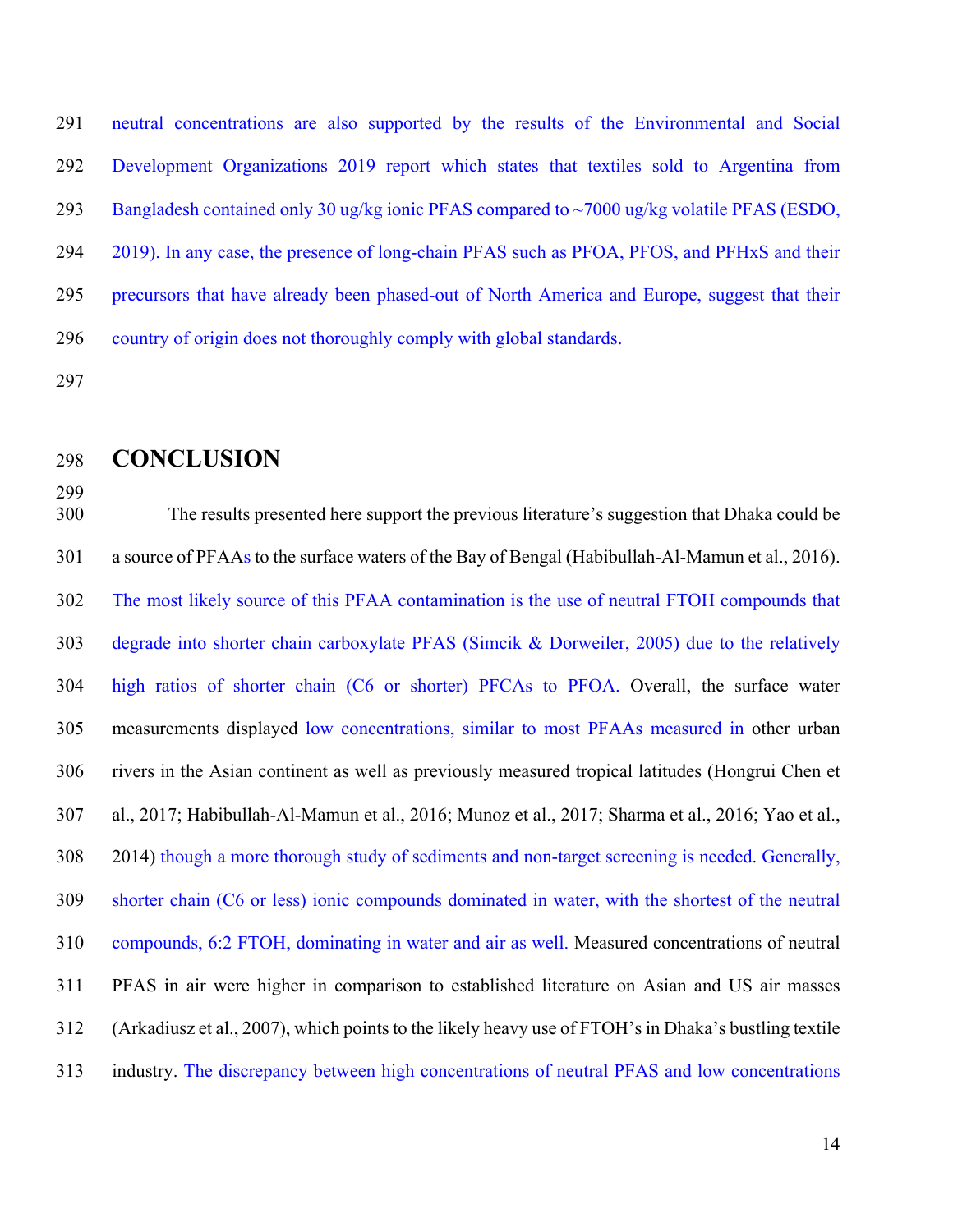of ionic PFAS could be indicative of local point sources emitting volatile PFAA precursors in large abundance. Previous studies and polymer degradation models have suggested that neutral PFAS can degrade in the atmosphere into ionic compounds such as the more commonly observed PFCA and PFSA (Ellis et al., 2004; Li Li, Liu, Hu, & Wania, 2017; Shoemaker, Grimmett, & Boutin, 2009; Simcik & Dorweiler, 2005). The high concentrations of FTOH and FTAcr compounds measured in the Dhaka area, directly contrasts the expected theory that fluvial transport of high concentration ionic, legacy compounds is the primary pathway for PFAS contamination in Dhaka and Bangladesh.

## **REFERENCES**

- Ahmed, R., & Kim, I. (2003). Patterns of Daily Rainfall in Bangladesh During the Summer
- Monsoon Season: Case Studies at Three Stations. *Physical Geography*, *24*(4), 295–318.

https://doi.org/10.2747/0272-3646.24.4.295

Ali, A. (1999). Climate change impacts and adaptation assessment in Bangladesh. *Climate* 

*Research*, *12*(2-3 SPEC. ISS. 6), 109–116. https://doi.org/10.3354/cr012109

- Arkadiusz, P., Primbs, T., Field, J., Barofsy, D., & Simonich, S. (2007). Semivolatile Fluorinated
- Organic Compounds in Asian and Western U.S. Air Masses. *Environ. Sci. Technol*, *41*,
- 8248–8255. https://doi.org/10.1021/es0713678
- Arvaniti, O. S., & Stasinakis, A. S. (2015, August 5). Review on the occurrence, fate and
- removal of perfluorinated compounds during wastewater treatment. *Science of the Total*
- *Environment*. Elsevier. https://doi.org/10.1016/j.scitotenv.2015.04.023
- Ateia, M., Maroli, A., Tharayil, N., & Karanfil, T. (2019). The overlooked short- and ultrashort-
- chain poly- and perfluorinated substances: A review. *Chemosphere*, *220*, 866–882.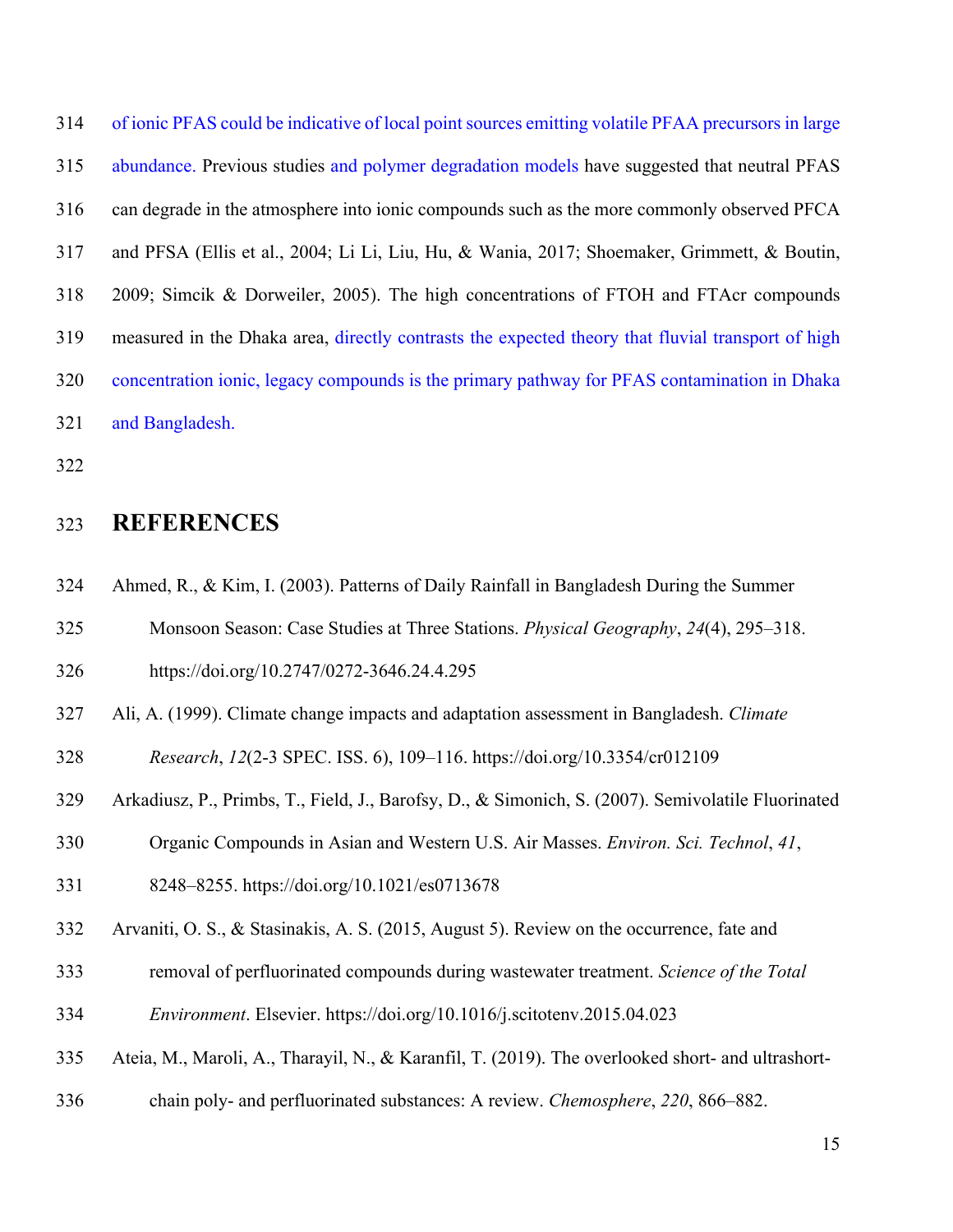- https://doi.org/10.1016/j.chemosphere.2018.12.186
- Bangladesh NIP. (2007). *Bangladesh National Implementation Plan ( NIP ): For Management of Persistent Organic Pollutants (POPs)*. Dhaka, Bangladesh.
- Buck, R. C., Franklin, J., Berger, U., Conder, J. M., Cousins, I. T., Voogt, P. De, … van
- Leeuwen, S. P. J. (2011). Perfluoroalkyl and polyfluoroalkyl substances in the environment:
- Terminology, classification, and origins. *Integrated Environmental Assessment and*
- *Management*, *7*(4), 513–541. https://doi.org/10.1002/ieam.258
- Chen, C. E., Zhang, H., Ying, G. G., & Jones, K. C. (2013). Evidence and recommendations to
- support the use of a novel passive water sampler to quantify antibiotics in wastewaters.
- *Environmental Science and Technology*, *47*(23), 13587–13593.
- https://doi.org/10.1021/es402662g
- Chen, H., Yao, Y., Zhao, Z., Wang, Y., Wang, Q., Ren, C., … Kannan, K. (2018). Multimedia
- Distribution and Transfer of Per-and Polyfluoroalkyl Substances (PFASs) Surrounding Two
- Fluorochemical Manufacturing Facilities in Fuxin, China. *Environ Sci Technol*, (52), 8263–
- 0271. https://doi.org/10.1021/acs.est.8b00544
- Chen, Hongrui, Peng, H., Yang, M., Hu, J., & Zhang, Y. (2017). Detection, Occurrence, and Fate
- of Fluorotelomer Alcohols in Municipal Wastewater Treatment Plants. *Environmental*
- *Science and Technology*, *51*(16), 8953–8961. https://doi.org/10.1021/acs.est.7b00315
- Clara, M., Scheffknecht, C., Scharf, S., Weiss, S., Gans, O., & Clara, A. M. (2008). Emissions of
- perfluorinated alkylated substances (PFAS) from point sources-identification of relevant
- branches. *Water Science & Technology*, *58*(1), 59–66. https://doi.org/10.2166/wst.2008.641
- Codling, G., Hosseini, S., Corcoran, M. B., Bonina, S., Lin, T., Li, A., … Giesy, J. P. (2018).
- Current and historical concentrations of poly and perfluorinated compounds in sediments of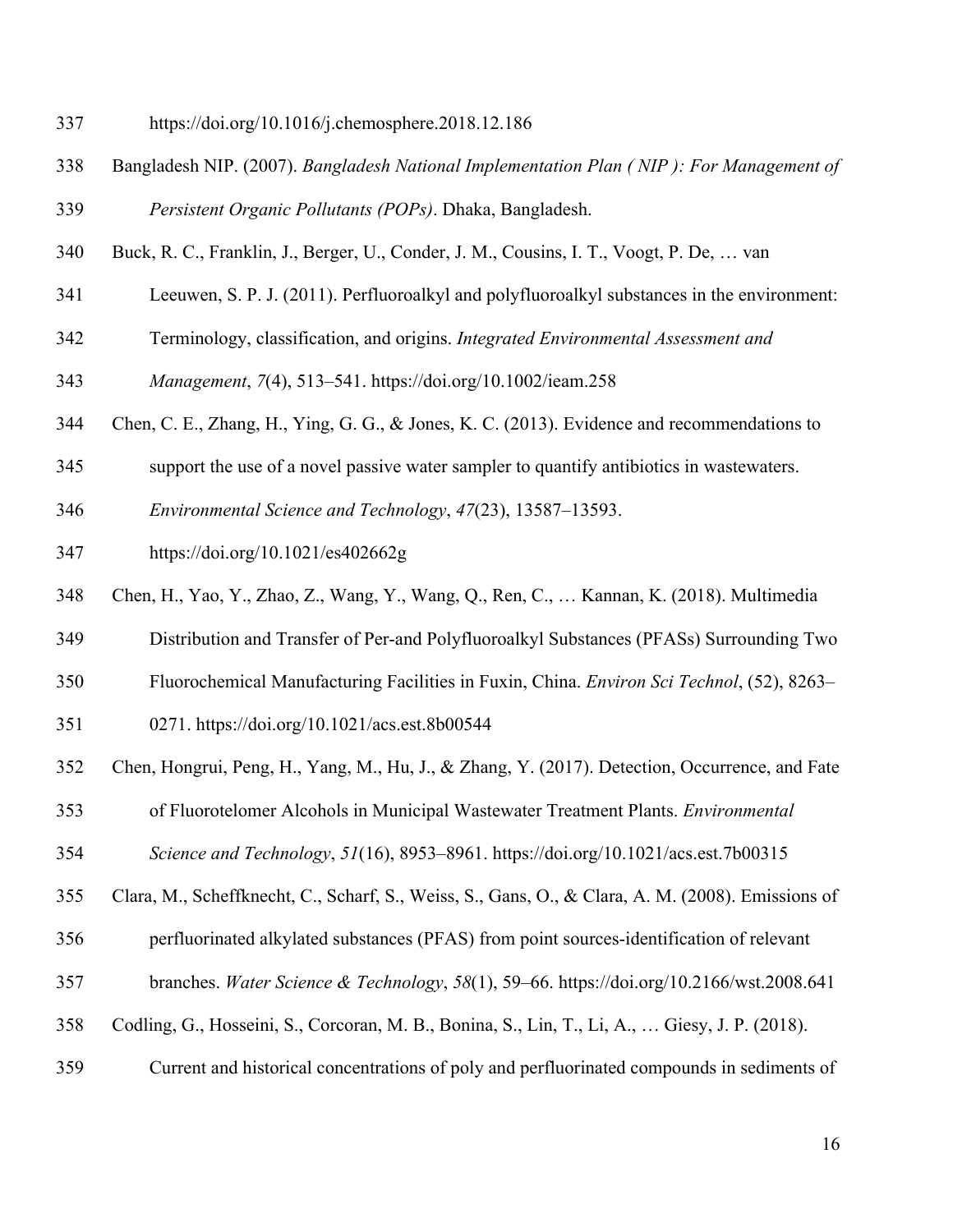| 360 | the northern Great Lakes - Superior, Huron, and Michigan. Environmental Pollution, 236,          |
|-----|--------------------------------------------------------------------------------------------------|
| 361 | 373–381. https://doi.org/10.1016/j.envpol.2018.01.065                                            |
| 362 | Dey, S., & Islam, A. (2015). A Review on Textile Wastewater Characterization in Bangladesh.      |
| 363 | Resources and Environment, 5(1), 15-44. https://doi.org/10.5923/j.re.20150501.03                 |
| 364 | Dixon-Anderson, E., & Lohmann, R. (2018). Field-testing polyethylene passive samplers for the    |
| 365 | detection of neutral polyfluorinated alkyl substances in air and water. Environmental            |
| 366 | Toxicology and Chemistry, 37(12), 3002-2010. https://doi.org/10.1002/etc.4264                    |
| 367 | Ellis, D. A., Martin, J. W., De Silva, A. O., Mabury, S. A., Hurley, M. D., Sulbaek Andersen, M. |
| 368 | P., & Wallington, T. J. (2004). Degradation of Fluorotelomer Alcohols: A Likely                  |
| 369 | Atmospheric Source of Perfluorinated Carboxylic Acids. Environmental Science &                   |
| 370 | Technology, 38(12), 3316-3321. https://doi.org/10.1021/es049860w                                 |
| 371 | EPA. (2009). Long-Chain Perfluorinated Chemicals (PFCs) Action Plan. USEPA.                      |
| 372 | ESDO. (2019). PFAS : Bangladesh Situation Report PFAS : Bangladesh Situation Report.             |
| 373 | Dhaka, Bangladesh.                                                                               |
| 374 | Fromme, H., Dreyer, A., Dietrich, S., Fembacher, L., Lahrz, T., & Völkel, W. (2015). Neutral     |
| 375 | polyfluorinated compounds in indoor air in Germany - "The LUPE 4 study. Chemosphere,             |
| 376 | 139, 572–578. https://doi.org/10.1016/j.chemosphere.2015.07.024                                  |
| 377 | Gardiner, C., Robuck, A., Becanova, J., Cantwell, M., Kaserzon, S., Katz, D.,  Lohmann, R.       |
| 378 | (2021). Field validation and application of a novel passive sampler to determine sources and     |
| 379 | sinks of PFAS in an urbanized estuary. Environ. Sci. Technol, In prep.                           |
| 380 | Gremmel, C., Frömel, T., & Knepper, T. P. (2016). Systematic determination of perfluoroalkyl     |
| 381 | and polyfluoroalkyl substances (PFASs) in outdoor jackets. Chemosphere, 160, 173–180.            |
| 382 | https://doi.org/10.1016/j.chemosphere.2016.06.043                                                |
|     |                                                                                                  |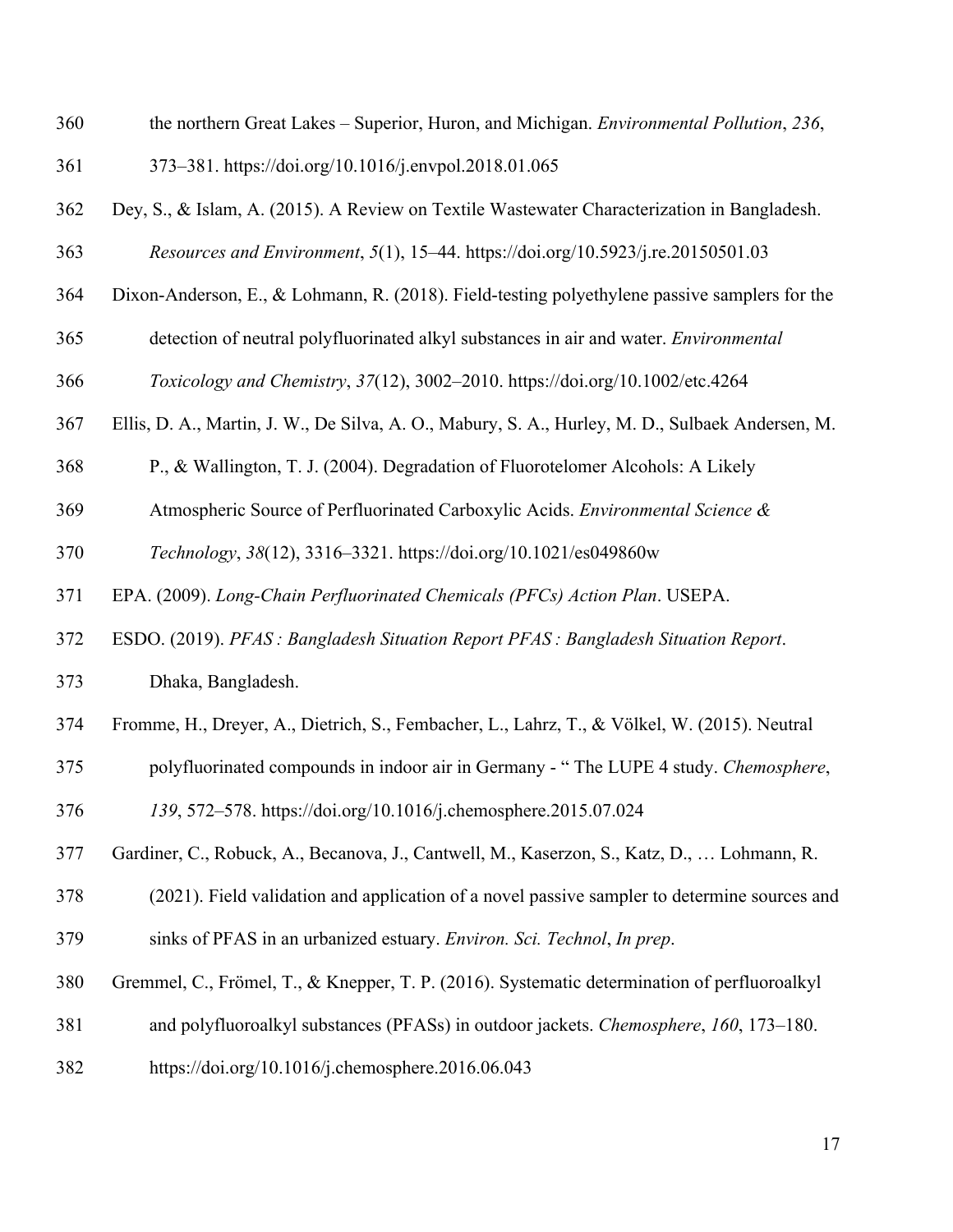- Habibullah-Al-Mamun, M., Ahmed, M. K., Raknuzzaman, M., Ali, M., Tokumura, M., &
- Masunaga, S. (2017). Occurrence and assessment of perfluoroalkyl acids (PFAAs) in
- commonly consumed seafood from the coastal area of Bangladesh. *Marine Pollution*
- *Bulletin*, *124*, 775–785. https://doi.org/10.1016/j.marpolbul.2017.02.053
- Habibullah-Al-Mamun, M., Ahmed, M. K., Raknuzzaman, M., Islam, M. S., Negishi, J.,
- Nakamichi, S., … Masunaga, S. (2016). Occurrence and distribution of perfluoroalkyl acids
- (PFAAs) in surface water and sediment of a tropical coastal area (Bay of Bengal coast,
- Bangladesh). *Science of the Total Environment*, *571*, 1089–1104.
- https://doi.org/10.1016/j.scitotenv.2016.07.104
- Hamid, H., Li, L. Y., & Grace, J. R. (2017). Review of the fate and transformation of per-and
- polyfluoroalkyl substances (PFASs) in landfills \*. *Environmental Pollution*, *235*, 74–84. https://doi.org/10.1016/j.envpol.2017.12.030
- Holmquist, H., Jagers, S. C., Matti, S., Svanstr, M., & Peters, G. M. (2018). How information
- about hazardous fluorinated substances increases willingness-to-pay for alternative outdoor
- garments: A Swedish survey experiment. *Journal of Cleaner Production*, *202*, 130–138.
- https://doi.org/10.1016/j.jclepro.2018.07.215
- Houtz, E. F., Sutton, R., Park, J. S., & Sedlak, M. (2016). Poly- and perfluoroalkyl substances in
- wastewater: Significance of unknown precursors, manufacturing shifts, and likely AFFF
- impacts. *Water Research*, *95*, 142–149. https://doi.org/10.1016/j.watres.2016.02.055
- IPEN. (2019). *PFAS POLLUTION ACROSS THE MIDDLE EAST AND ASIA*. IPEN's Middle
- East & North Africa (MENA). Retrieved from https://ipen.org/documents/pfas-pollution-across-middle-east-and-asia
- Islam, N., & van Amstel, A. (2018). *Bangladesh I: Climate Change Impacts, Mitigation and*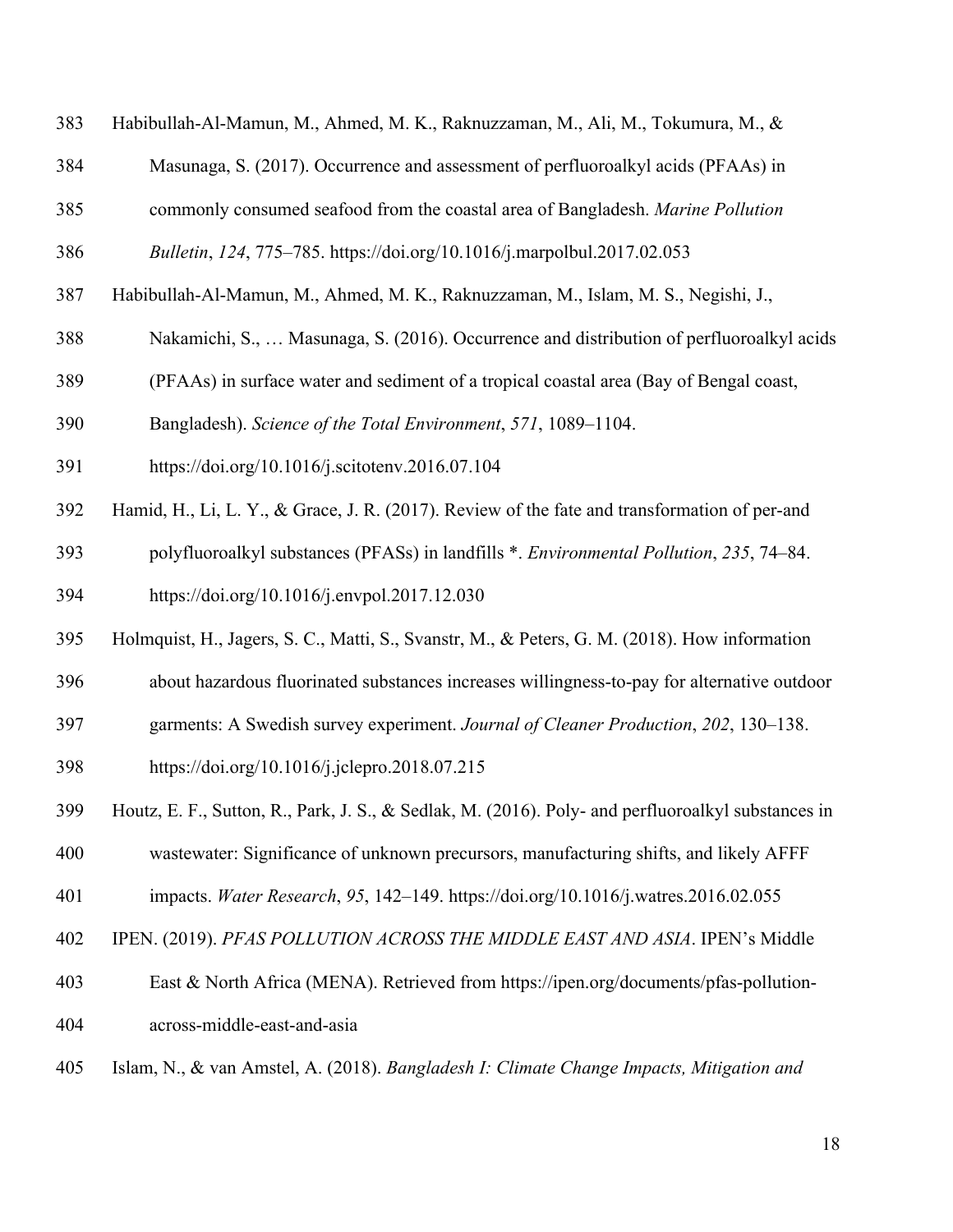- *Adaptation in Developing Countries*. (N. Islam & A. van Amstel, Eds.) (1st ed.). Switzerland: Springer.
- Jahnke, A., Ahrens, L., Ebinghaus, R., & Temme, C. (2007). Urban versus remote air
- concentrations of fluorotelomer alcohols and other polyfluorinated alkyl substances in
- Germany. *Environmental Science and Technology*, *41*(3), 745–752.
- https://doi.org/10.1021/es0619861
- Kim, K. Y., Ndabambi, M., Choi, S., & Oh, J. E. (2021). Legacy and novel perfluoroalkyl and
- polyfluoroalkyl substances in industrial wastewater and the receiving river water: Temporal
- changes in relative abundances of regulated compounds and alternatives. *Water Research*,
- *191*, 116830. https://doi.org/10.1016/J.WATRES.2021.116830
- Lai, S., Song, J., Song, T., Huang, Z., Zhang, Y., Zhao, Y., … Xie, Z. (2016). Neutral
- polyfluoroalkyl substances in the atmosphere over the northern South China Sea \*.
- *Environmental Pollution*, *214*, 449–455. https://doi.org/10.1016/j.envpol.2016.04.047
- Li, L, Zihan, Z., Jianguo, L., & Jianxin, H. (2015). Estimating industrial and domestic
- environmental releases of perfluorooctanoic acid and its salts in China from 2004 to 2012.
- *Chemosphere*, *129*, 100–109. https://doi.org/10.1016/j.chemosphere.2014.11.049
- Li, Li, Liu, J., Hu, J., & Wania, F. (2017). Degradation of Fluorotelomer-Based Polymers
- Contributes to the Global Occurrence of Fluorotelomer Alcohol and Perfluoroalkyl
- Carboxylates: A Combined Dynamic Substance Flow and Environmental Fate Modeling
- Analysis. *Environ Sci Technol*, (51), 4461–4470. https://doi.org/10.1021/acs.est.6b04021
- Lohmann, R. (2011). Critical Review of Low-Density Polyethylene's Partitioning and Diffusion
- Coefficients for Trace Organic Contaminants and Implications for Its Use As a Passive
- Sampler. *Environ. Sci. Technol*, *46*, 606–618. https://doi.org/10.1021/es202702y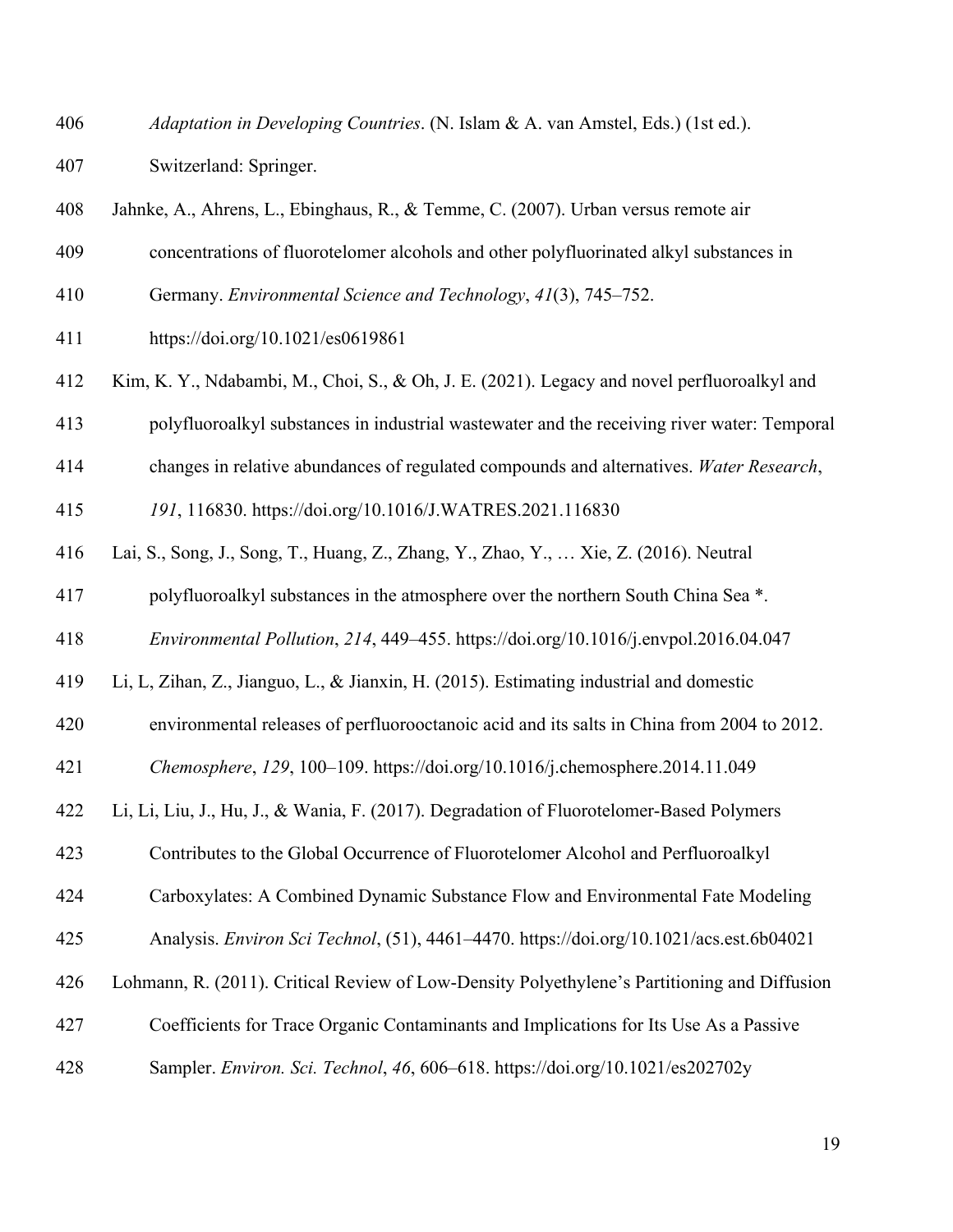| 429 | Lohmann, R., Booij, K., Smedes, F., & Vrana, B. (2012). POPs Workshop, ten years after the    |
|-----|-----------------------------------------------------------------------------------------------|
| 430 | signature of the Stockholm Convention. Use of passive sampling devices for monitoring         |
| 431 | and compliance checking of POP concentrations in water. Environmental Science and             |
| 432 | Pollution Research, (19), 1885-1895. https://doi.org/10.1007/s11356-012-0748-9                |
| 433 | Morales-McDevitt, M. E., Becanova, J., Blum, A., Bruton, T. A., Vojta, S., Woodward, M., &    |
| 434 | Lohmann, R. (2021). The Air That We Breathe: Neutral and Volatile PFAS in Indoor Air.         |
| 435 | Environ. Sci. Technol. Lett, 8, 902. https://doi.org/10.1021/acs.estlett.1c00481              |
| 436 | Munoz, G., Labadie, P., Botta, F., Lestremau, F., Lopez, B., Geneste, E.,  Budzinski, H.      |
| 437 | (2017). Occurrence survey and spatial distribution of perfluoroalkyl and polyfluoroalkyl      |
| 438 | surfactants in groundwater, surface water, and sediments from tropical environments.          |
| 439 | Science of the Total Environment, 607-608, 243-252.                                           |
| 440 | https://doi.org/10.1016/j.scitotenv.2017.06.146                                               |
| 441 | Mussabek, D., Ahrens, L., Persson, K. M., & Berndtsson, R. (2019). Temporal trends and        |
| 442 | sedimentewater partitioning of per-and polyfluoroalkyl substances (PFAS) in lake sediment.    |
| 443 | Chemosphere, 227, 624–629. https://doi.org/10.1016/j.chemosphere.2019.04.074                  |
| 444 | Nargis, A., Sultana, S., Raihan, M. J., Haque, M. E., Sadique, A. B. M. R., Sarkar, M. S. I., |
| 445 | Habib, A. (2019). Multielement analysis in sediments of the River Buriganga (Bangladesh):     |
| 446 | potential ecological risk assessment. International Journal of Environmental Science and      |
| 447 | Technology, 16(3), 1663-1676. https://doi.org/10.1007/s13762-018-1822-8                       |
| 448 | Nargis, Aklima, Habib, A., Harun-Or-Rashid, Harun, H. B., Islam Sarker, M. S., Jin, R.,  Cai, |
| 449 | M. (2021). Status of multielement in water of the river Buriganga, Bangladesh: Aquatic        |
| 450 | chemistry of metal ions in polluted river water. <i>Emerging Contaminants</i> , 7, 99–115.    |
| 451 | https://doi.org/10.1016/j.emcon.2021.03.001                                                   |
|     |                                                                                               |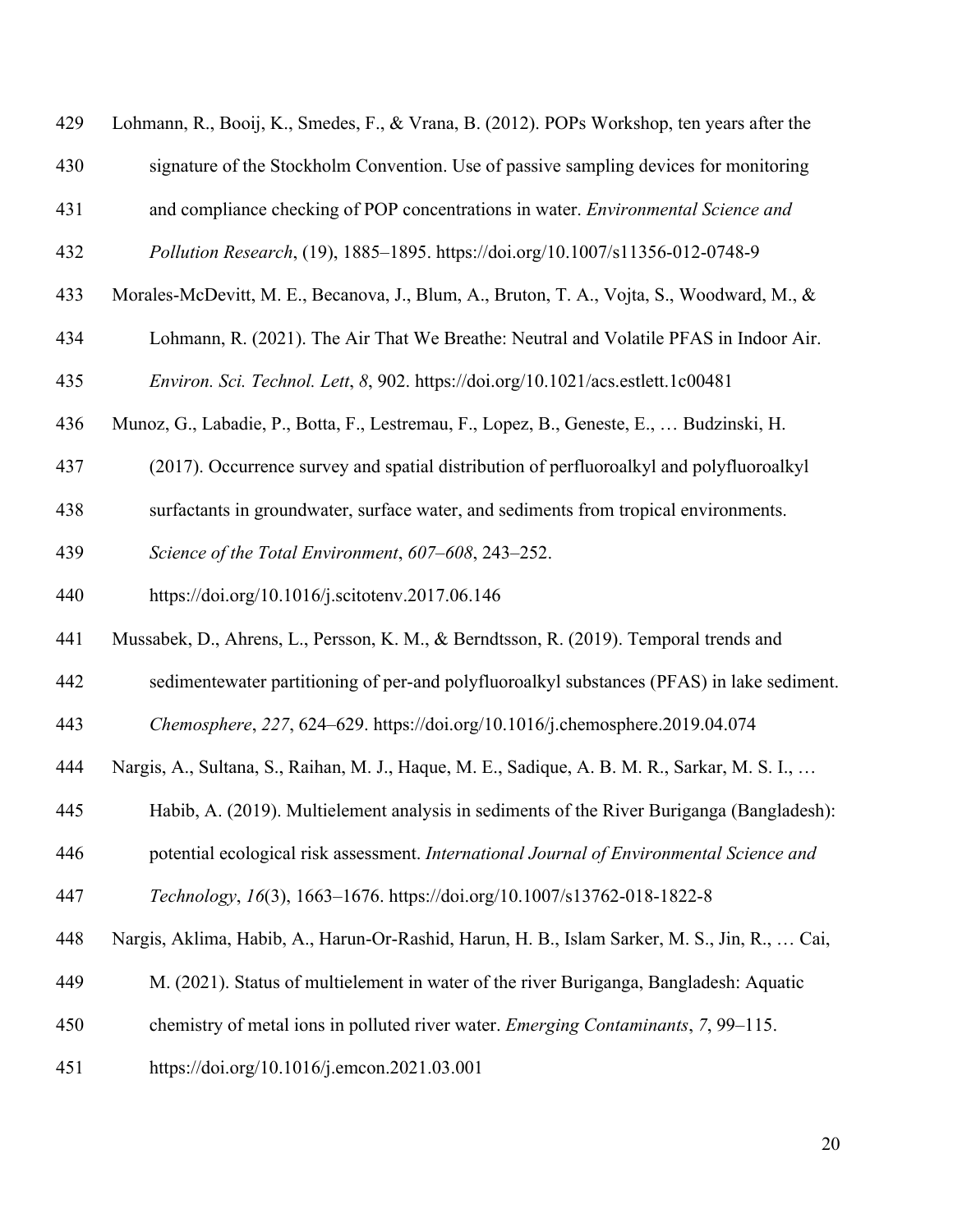- Nargis, Aklima, Harun-Or-Rashid, Khanam Jhumur, A., Haque, M. E., Islam, M. N., Habib, A.,
- & Cai, M. (2018). Human health risk assessment of toxic elements in fish species collected
- from the river Buriganga, Bangladesh. *Human and Ecological Risk Assessment*, *26*(1), 120–
- 146. https://doi.org/10.1080/10807039.2018.1496397
- Paragot, N., Be Canov, J., Kar Askov, P., Proke, R., Kl, J., Lammel, G., & Degrendele, E.
- (2020). Multi-year atmospheric concentrations of per-and polyfluoroalkyl substances
- (PFASs) at a background site in central Europe \*. *Environmental Pollution*, *265*(114851). https://doi.org/10.1016/j.envpol.2020.114851
- Sharma, B., Bharat, G., Tayal, S., Larssen, T., Becanova, J., Karaskova, P., … Nizzetto, L.
- (2016). Perfluoroalkyl substances (PFAS) in river and ground/drinking water of the Ganges
- River basin: Emissions and implications for human exposure. *Environmental Pollution*,
- (208), 704–713. https://doi.org/10.1016/j.envpol.2015.10.050
- Shoeib, M., Harner, T., Webster, G. M., & Lee, S. C. (2011). Indoor Sources of Poly-and
- Perfluorinated Compounds (PFCS) in Vancouver, Canada: Implications for Human

Exposure. *Environ. Sci. Technol*, *45*, 7999–8005. https://doi.org/10.1021/es103562v

- Shoemaker, J. A., Grimmett, P. E., & Boutin, B. K. (2009). Method 537. Determination of
- selected perfluorinated alkyl acids in drinking water by solid phase extraction and liquid
- chromatography/tandem mass spectrometry (LC/MS/MS). *EPA*, 1–50.
- Simcik, M. F., & Dorweiler, K. J. (2005). Ratio of perfluorochemical concentrations as a tracer
- of atmospheric deposition to surface waters. *Environmental Science and Technology*,
- *39*(22), 8678–8683. https://doi.org/10.1021/es0511218
- Stockholm Convention. (2009). *C.N.524.2009.TREATIES-4 (Depositary Notification)*.
- Sunderland, E. M., Hu, X. C., Dassuncao, C., Tokranov, A. K., Wagner, C. C., & Allen, J. G.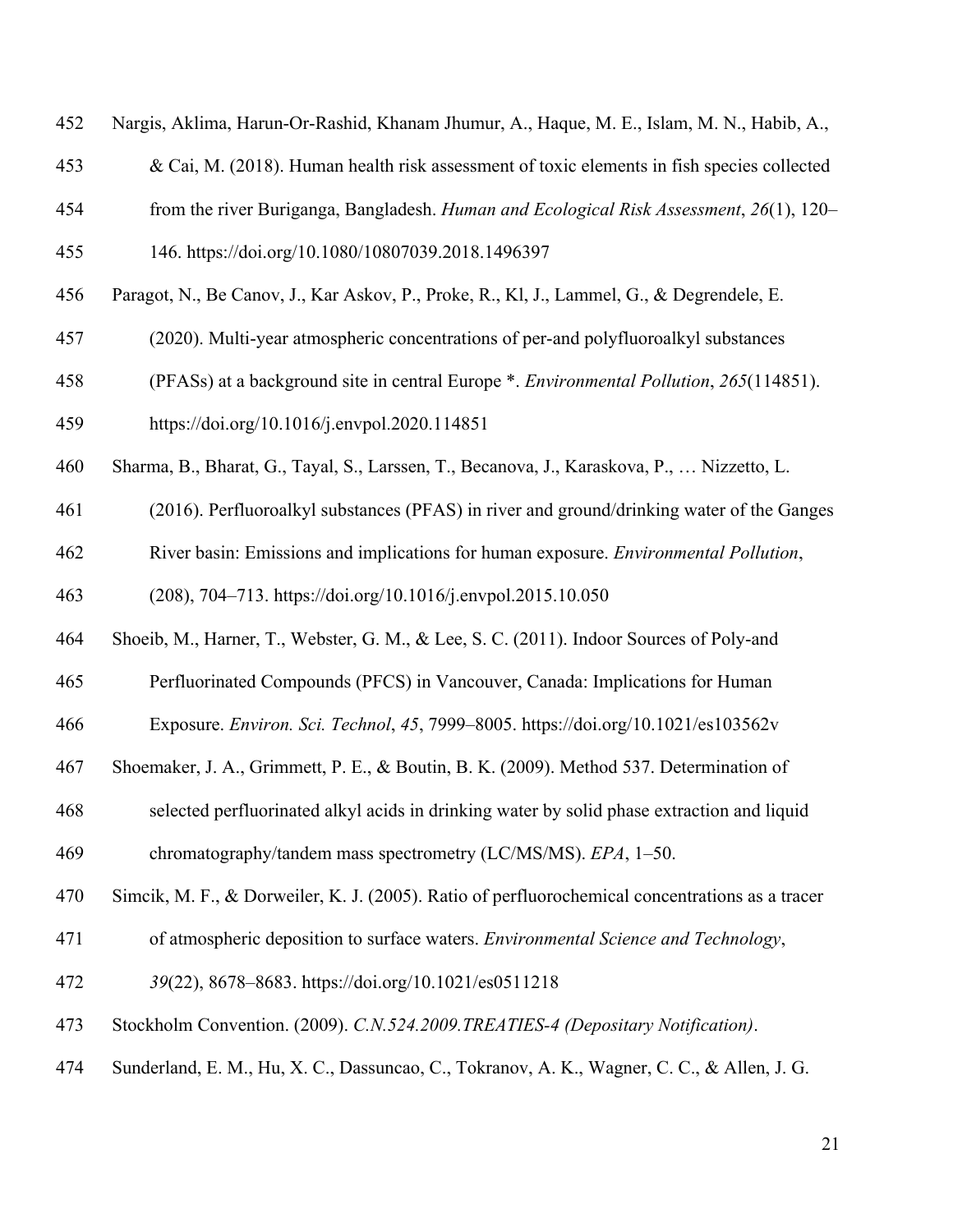- (2019). A review of the pathways of human exposure to poly- and perfluoroalkyl substances
- (PFASs) and present understanding of health effects. *Journal of Exposure Science and*
- *Environmental Epidemiology*, *29*(2), 131–147. https://doi.org/10.1038/s41370-018-0094-1
- Venkatesan, A. K., & Halden, R. U. (2013). National inventory of perfluoroalkyl substances in
- archived U.S. biosolids from the 2001 EPA National Sewage Sludge Survey. *Journal of*
- *Hazardous Materials*, *252*–*253*, 413–418. https://doi.org/10.1016/j.jhazmat.2013.03.016
- Wang, Z., Cousins, I. T., Scheringer, M., Buck, R. C., & Hungerbühler, K. (2014, September 1).
- Global emission inventories for C4-C14 perfluoroalkyl carboxylic acid (PFCA) homologues
- from 1951 to 2030, Part I: Production and emissions from quantifiable sources.
- *Environment International*. Elsevier Ltd. https://doi.org/10.1016/j.envint.2014.04.013
- Wang, Z., DeWitt, J. C., Higgins, C. P., & Cousins, I. T. (2017). A Never-Ending Story of Per-
- and Polyfluoroalkyl Substances (PFASs)? *Environ Sci Technol*, (51), 2508–2518.
- https://doi.org/DOI: 10.1021/acs.est.6b04806
- Winkens, K., Koponen, J., Schuster, J., Shoeib, M., Vestergren, R., Berger, U., … Cousins, I. T.
- (2017). Perfluoroalkyl acids and their precursors in indoor air sampled in children's
- bedrooms. *Environmental Pollution*, *222*, 423–432.
- https://doi.org/10.1016/j.envpol.2016.12.010
- Yao, Y., Zhu, H., Li, B., Hu, H., Zhang, T., Yamazaki, E., … Sun, H. (2014). Distribution and
- primary source analysis of per- and poly-fluoroalkyl substances with different chain lengths
- in surface and groundwater in two cities, North China. *Ecotoxicology and Environmental*
- *Safety*, *108*, 318–328. https://doi.org/10.1016/j.ecoenv.2014.07.021
- Yu, L., Liu, X., & Hua, Z. (2022). Occurrence, distribution, and risk assessment of
- perfluoroalkyl acids in drinking water sources from the lower Yangtze River. *Chemosphere*,